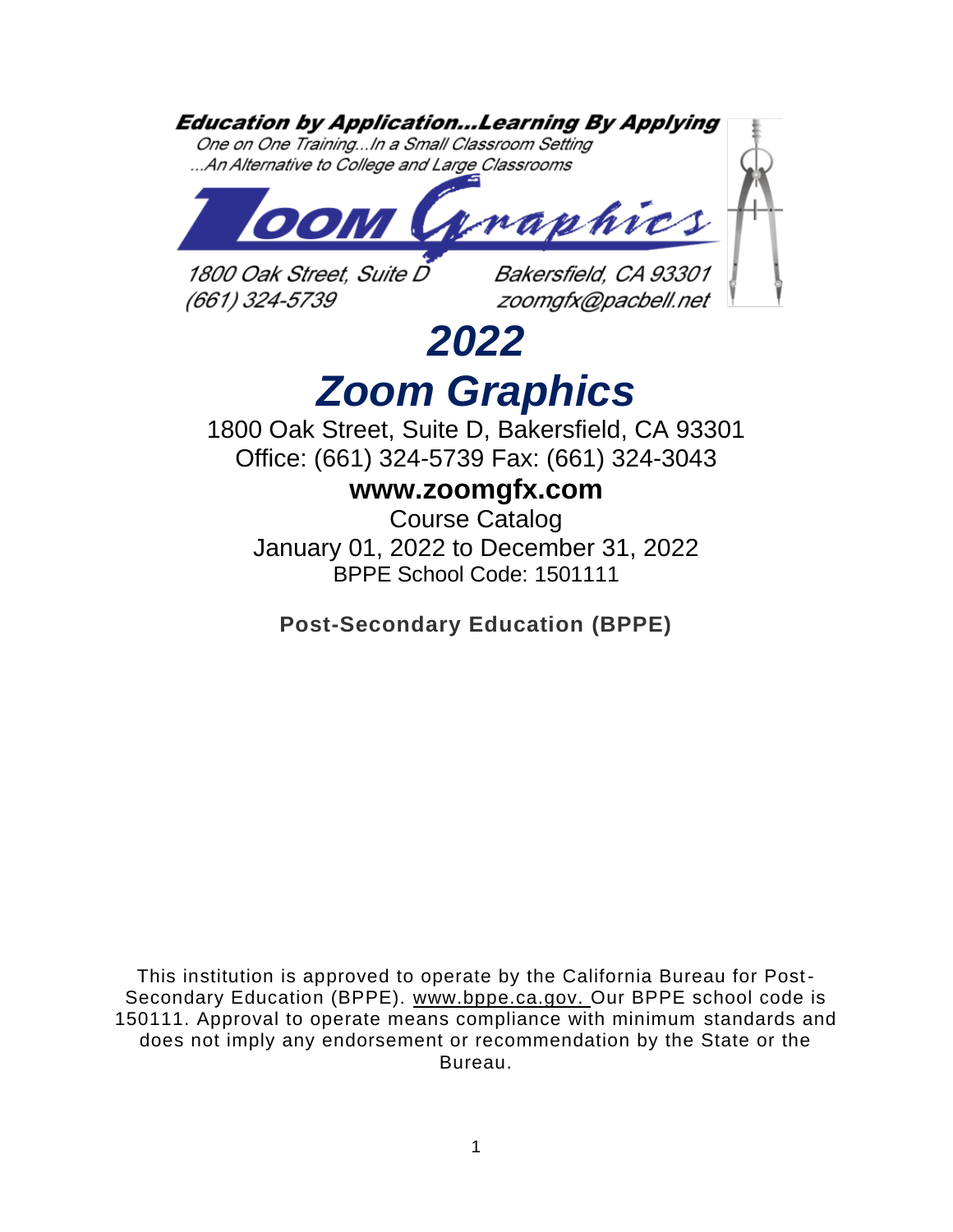# **Mission and Objectives:**

Our mission and Objectives are to provide an educational career program, which prepare students to succeed in a variety of professions. Students are provided with the opportunity to develop essential knowledge and skills, self-discipline, self-confidence, a professional attitude. We specialize in working with injured and displaced workers. We understand that for many of our students returning to school and learning a new profession is incredibly challenging, especially when they have injuries or lost their jobs. Our goal is to provide the necessary training in a professional and respectful manner. We tailor our programs to meet the unique needs necessary to provide quality retraining for our students.

# **A Brief History of the Institution:**

Zoom Graphics began through its delivery of its instructional programs from its first location in Bakersfield. The first courses offered were Computer Aided Drafting. Since the school's inception, new programs were added in order to meet the changing demand in the workforce. Throughout its existence, the school has maintained its original mission of providing "Quality Education in a Small Classroom Setting," with reasonably priced vocational training programs.

# **School Location:**

Zoom Graphics *(www.zoomgfx.com)*  1800 Oak Street, Suite D, Bakersfield, CA 93301 Office: (661) 324-5739 Fax: (661) 324-3043

#### **Student Information:**

At Zoom Graphics, we try our best to maintain a professional atmosphere, with an open line of communication with all our students. We understand that from time-to-time contact information may change. Please keep us updated through email or in writing of any changes for us to expedite your learning needs.

#### **BPPE Approval:**

Zoom Graphics is a private institution and is approved to operate by the Bureau for Private Postsecondary Education. (BPPE). Approval to operate means compliance with state standards as set forth in the CEC and 5, CCR.

#### **Accreditation:**

This institution is not accredited by an accrediting agency recognized by the United States Department of Education. These programs do not lead to licensure in California or other states. A degree program that is unaccredited or from an unaccredited institution is not recognized for some employment positions, including, but not limited to, positions with the State of California. A student enrolled in an unaccredited institution is not eligible for federal financial aid.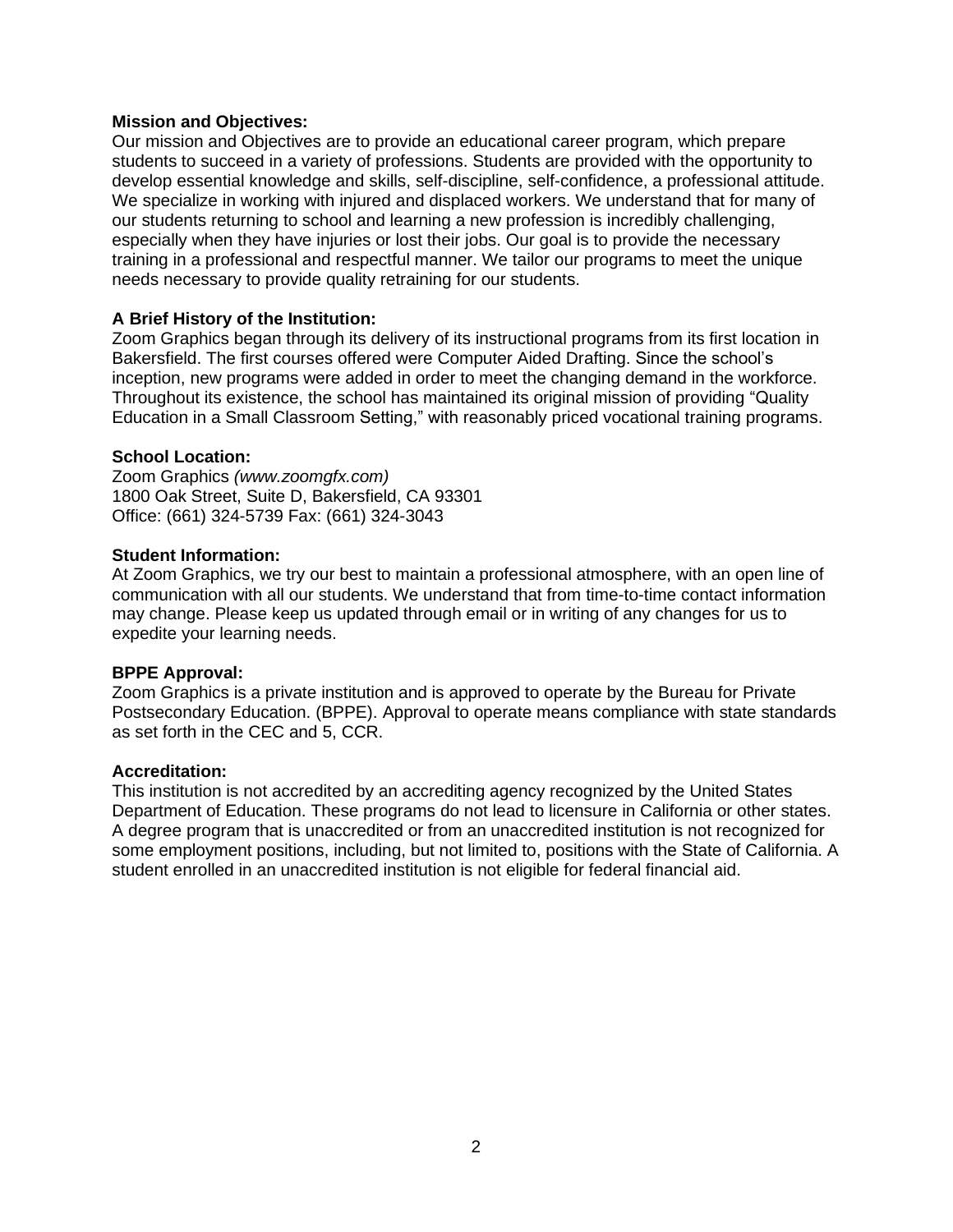# **Questions:**

Any questions a student may have regarding this catalog that have not been satisfactorily answered by the institution may be directed to the Bureau for Private Postsecondary Education at 1747 N. Market Boulevard, Suite 225 Sacramento, CA 95834 or P.O. Box 980818, West Sacramento, CA 95798-0818, www.bppe.ca.gov, (888) 370-7589 or by fax (916) 263-1897.

# **Review Documents**

As a prospective student, you are encouraged to review this catalog prior to signing an enrollment agreement. You are also encouraged to review the School Performance Fact Sheet, which must be provided to you prior to signing an enrollment agreement.

# **Complaints:**

A student, or any member of the public, may file a complaint about this institution with the Bureau for Private Postsecondary Education by calling (888) 370-7589 toll free, or by completing a complaint form, which can be obtained on the bureau's Internet web site [www.bppe.ca.gov.](http://www.bppe.ca.gov/)

# **Address of Instructional Location:**

Zoom Graphics 1800 Oak Street, Suite D, Bakersfield, CA 93301

# **Financial Stability – Bankruptcy History:**

This institution has not had a pending petition in bankruptcy, is not operating as a debtor in possession and has not filed a bankruptcy petition within the last five years. It has not had a petition in bankruptcy filed against it within the preceding five years that resulted in reorganization under chapter 11 of the United States Bankruptcy Code.

#### **Requirements for Eligibility for Licensure:**

None of the educational services offered lead to occupations that require licensure.

#### **Admissions Policies**

1. Student must have arrangements for payment in full, as per the current published fee schedule prior to the issuance of an enrollment contract or make other arrangements acceptable to the school. If the student is making payment arrangements using an insurance voucher issued as the result of a worker's compensation claim, the school requires authorization for payment from the insurance carrier prior to actual enrollment in any program. At the student's option, an institution may accept payment in full.

2. Student must have graduated from high school or earned a GED.

#### **Recognition of Credit Policies**

1. This institution does not award credit for satisfactory completion of CLEP or other comparable examinations.

2. This institution has not entered into an articulation or transfer agreement with any other institution. Therefore, this institution does not accept and credit transfer units.

3. This institution does not award credit for experiential learning.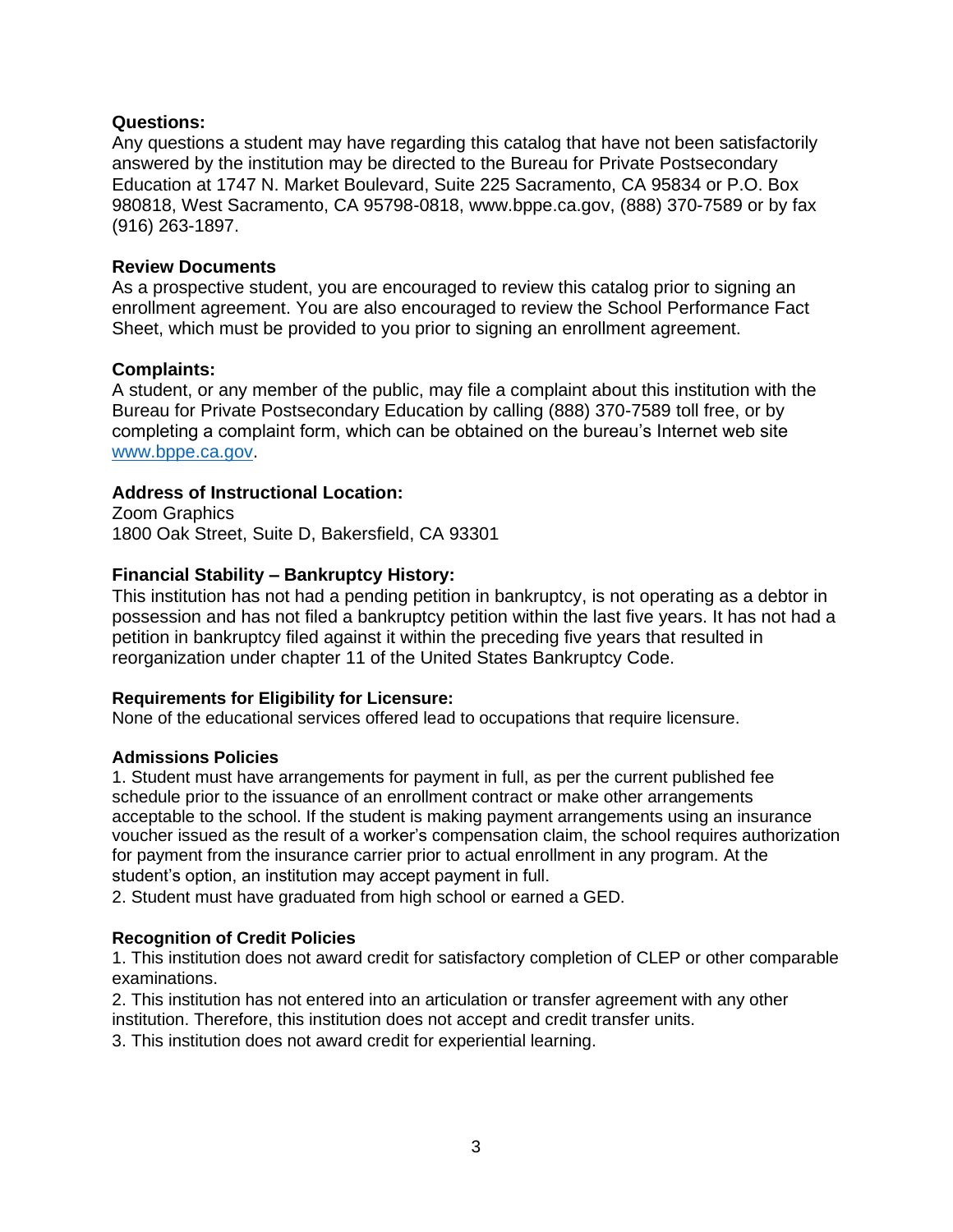# **The Admission Process:**

 $\Box$  The student is asked to show proof of age and provide documentation of a high school diploma or its equivalent.

- $\Box$  The applicant receives, and signs for, a copy of the current school catalog.
- $\Box$  The applicant is advised of the institution's refund and cancellation policies.
- □ The applicant receives, initials, and signs a current School Performance Fact Sheet.
- $\Box$  The applicant is asked to sign an enrollment agreement.

# **Student's Right to Cancel**

The student has the right to cancel the enrollment agreement and obtain a refund of charges paid through attendance at the first class session, or the seventh day after enrollment, whichever is later. The institution shall refund 100 percent of the amount paid for institutional charges, less a reasonable application fee not to exceed two hundred fifty dollars (\$250). Cancellation is effective on the date written notice of cancellation is sent. The institution shall make the refund as per the calculation consistent with the BPPE Regulations. If the institution delivered the first lesson and materials/equipment before an effective cancellation notice was received, the institution shall make a refund within 45 days after the student's return of the materials/equipment.

# **How to Cancel**

A notice of cancellation or withdrawal shall be in writing and the notice sent or delivered to the school administrative office at 1800 Oak Street, Suite D, Bakersfield, CA 93301. Student's conduct, including, but not necessarily limited to, a student's lack of attendance may also be grounds for cancellation or withdrawal.

# **Cancellation and Withdrawal Policies**

The student's right to cancel the enrollment agreement or withdraw from Zoom Graphics is subject to the following terms and conditions: cancellation and withdrawal must be in writing. Students are considered enrolled until written notice is received by the school but is effective from the date the notice is mailed or delivered to the school. No other form of cancellation or withdrawal will be accepted.

The student has the right to cancel the agreement and receive a full refund, minus any nonrefundable fees (ie: registration fee) before the first lesson has been taught and before materials are shipped.

If the school sent the first lesson and materials before an effective cancellation notice was received, the school shall make a refund within 45 days after receipt of student's unused materials by the school, if returnable. Cancellation shall occur only when you give notice of cancellation or withdrawal to the school by mail or hand delivery. Written notice of cancellation or withdrawal sent by mail must be mailed to: 1800 Oak Street, Suite D, Bakersfield, CA 93301, and is effective on the date the written notice is sent. You should keep a record of the date, time and place of mailing of the notice of cancellation or withdrawal.

You will be provided with one of the school's "Notice of Cancellation" form which you may use to cancel your enrollment from the school. However, the written notice of cancellation need not take any particular form; however, expressed in writing, is effective if it's signed and dated, and it indicates that you no longer desire to be bound by the enrollment agreement or attend class. Students are obligated to pay only for educational services rendered, including fees associated with those services and non-refundable charges. A student may withdraw from a course after instruction has started and receive a prorated refund. If you decide to withdraw from a program which has already started and the period allotted for cancellation has expired, you may receive a refund minus non-refundable charges as outlined below in the refund policy.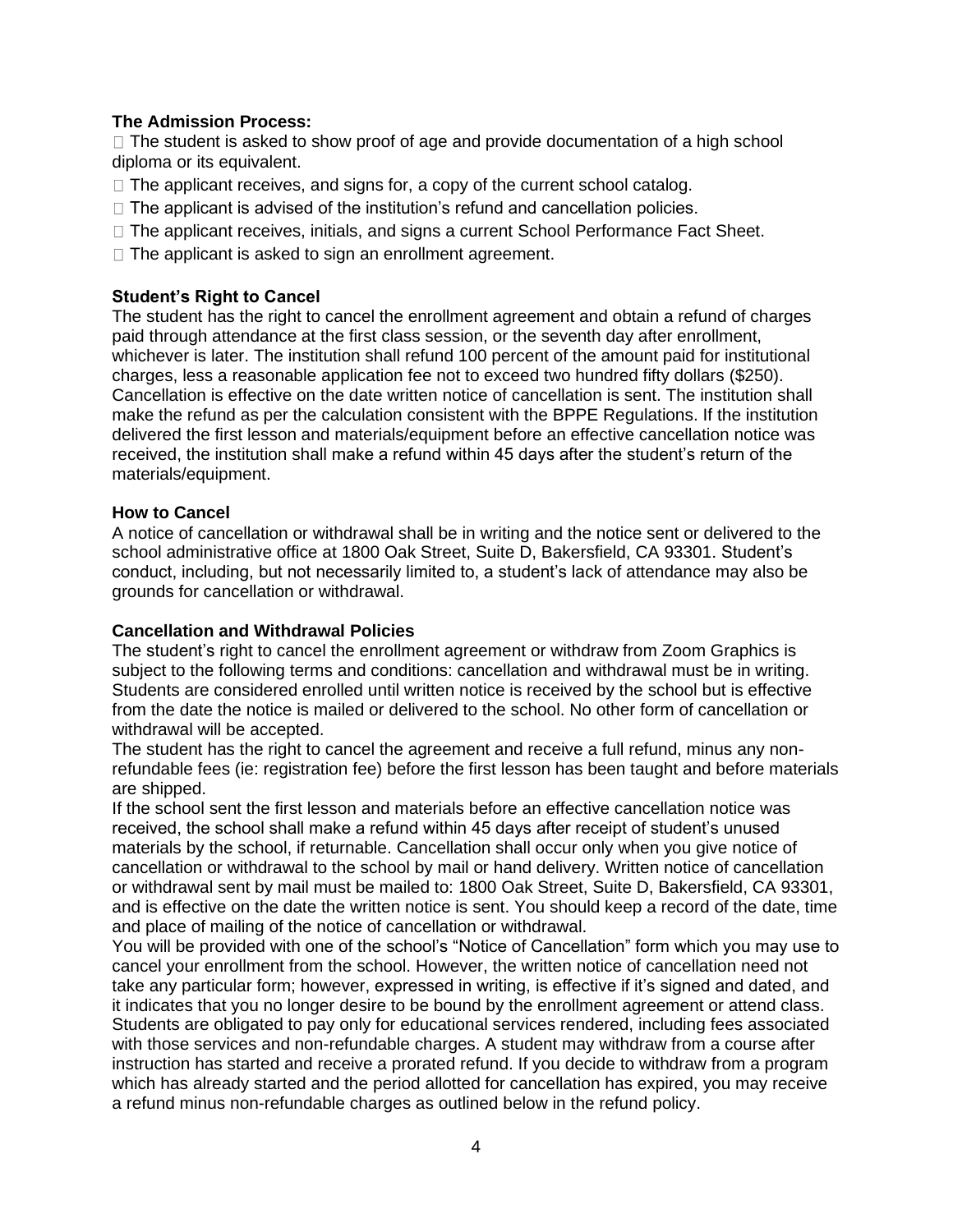# **Refund Policy**

**NOTICE: If all fees were paid through a third party such as an insurance company, the refund will be forwarded to such third party. If the student has paid with cash, guaranteed student loans, or personal loans, the refund will be forwarded to the student.**  The amount owed to the student equals the institutional charge for the instruction divided by the total number of clock hours in the period of attendance multiplied by the number of clock hours the student has not attended prior to withdrawal. Clock hours are identified as the number of hours the student was scheduled to attend class from the time of the start of a program until the student withdraws. No refunds are due once the student has received 60% of the scheduled clock hours of instruction in any given period of attendance. If the student enrolled in a distance education program, paid in full, and has requested and received all lessons, materials and equipment, there is no refund due regardless of the amount of lessons completed. All refunds will be forwarded no more than 45 days from the date the school receives your

cancellation or withdrawal notice. In order to receive a refund of monies paid, minus any nonrefundable charges, the cancellation or withdrawal notice must be in writing as noted above.

If an institution has collected money from a student for transmittal on the student's behalf to a third party for a bond, library usage, or fees for a license, application, or examination and the institution has not paid the money to the third party at the time of the student's withdrawal or cancellation, the institution shall refund the money to the student within 45 days of the student's withdrawal or cancellation.

If the student has received federal student financial aid funds, the student is entitled to a refund of moneys not paid from federal student financial aid program funds.

If the student's educational costs have been paid by a third party such as through a workers compensation insurance company, refunds shall be made to that third party first.

This institution shall refund any credit balance on the student's account within 45 days after the date of the student's completion of, or withdrawal from, the educational program in which the student was enrolled.

# **Attendance Policy**

For in-residence programs, students are expected to attend school regularly and be on time. Students are expected to call the office when you will not be in attendance, so the instructor may be advised. Your instructor will submit regular attendance records to an administrator who will track each student's attendance. It is the responsibility of the student to communicate with the instructor for any make-up work. All assignments and assessments must be completed satisfactorily in order to receive a completion certificate.

# **Appeal Process**

The student may submit a written appeal of his/her dismissal or other disciplinary action within five calendar days of receipt of the notice. The appeal should be addressed to the School Director. The appeal must be accompanied by evidence of mitigating circumstances that address the reasons for the dismissal or other disciplinary action.

The School Director will assess all appeals and determine whether the student may be permitted to continue in school. The student will be sent the written decision within ten days of the institution's receipt of the appeal. The decision of the School Director is final.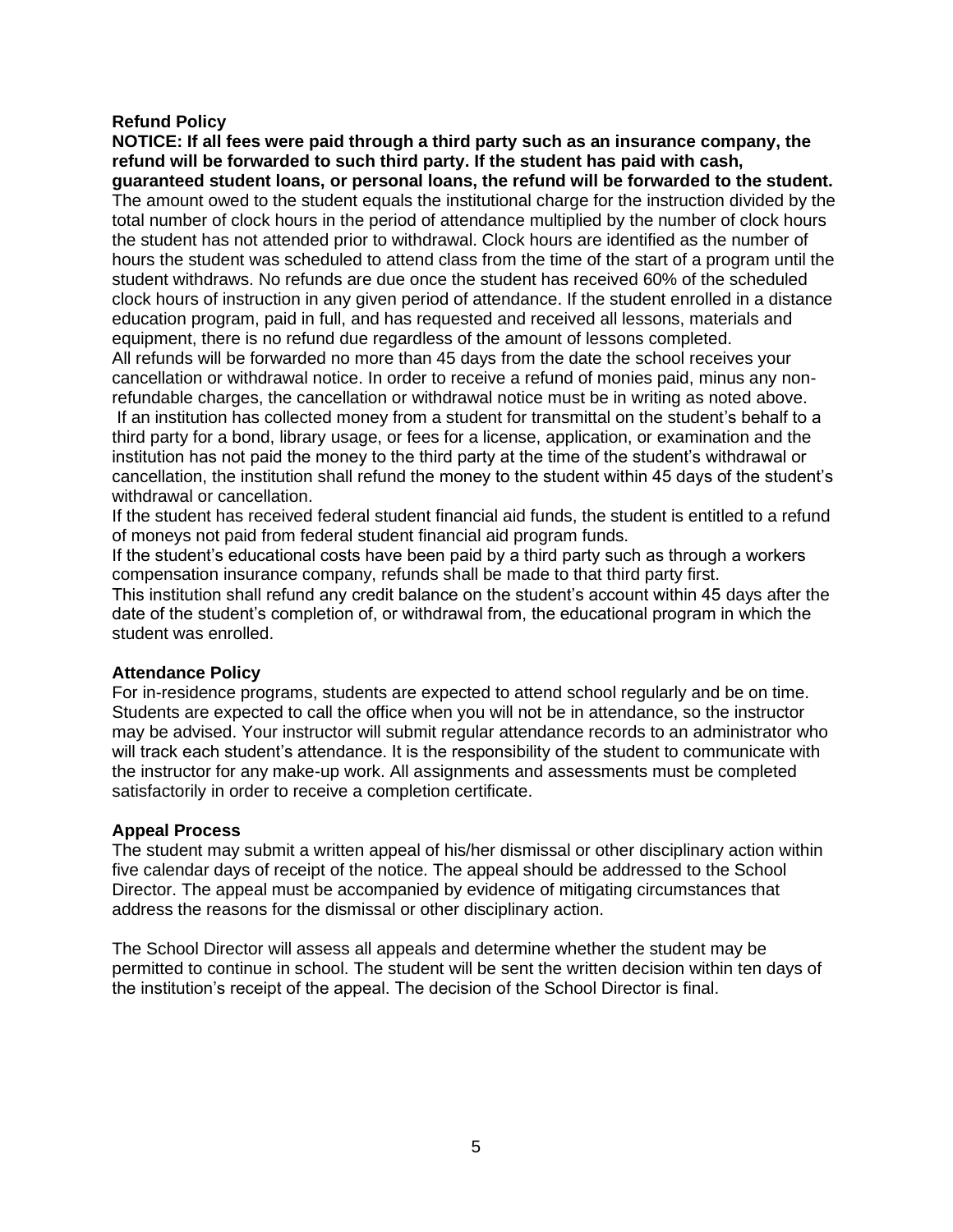#### **Leave of Absence**

In the event a student has a personal need to suspend classes, the student may request a Leave of Absence. The student may contact their student coordinator or fill out a Leave of Absence request form indicating the dates and reason for the Leave of Absence.

## **Loan Repayment**

If a student obtains a loan to pay for an educational program, the student will have the responsibility to repay the full amount of the loan plus interest, less the amount of any refund, and that, if the student has received federal student financial aid funds, the student is entitled to a refund of the money not paid from federal student financial aid program funds.

# **Career Services**

The career services offered are to assist graduates with their job search efforts. This may include help with resume preparation and interview tips. If interested, students should inquire with the school's staff to help graduates prepare to look for employment using the internet and other methods. Zoom Graphics does not guarantee employment, nor does it guarantee a specific wage.

# **STRF Disclosure**

"The State of California established the Student Tuition Recovery Fund (STRF) to relieve or mitigate economic loss suffered by a student in an educational program at a qualifying institution, who is or was a California resident while enrolled, or was enrolled in a residency program, if the student enrolled in the institution, prepaid tuition, and suffered an economic loss. Unless relieved of the obligation to do so, you must pay the state-imposed assessment for the STRF, or it must be paid on your behalf, if you are a student in an educational program, who is a California resident, or are enrolled in a residency program, and prepay all or part of your tuition.

You are not eligible for protection from the STRF and you are not required to pay the STRF assessment, if you are not a California resident, or are not enrolled in a residency program."

(b) In addition to the statement required under subdivision (a) of this section, a qualifying institution shall include the following statement in its school catalog:

"It is important that you keep copies of your enrollment agreement, financial aid documents, receipts, or any other information that documents the amount paid to the school. Questions regarding the STRF may be directed to the Bureau for Private Postsecondary Education, 1747 N. Market Blvd. Ste 225 Sacramento, CA 95834, (916) 574-8900 or (888) 370-7589.

To be eligible for STRF, you must be a California resident or are enrolled in a residency program, prepaid tuition, paid or deemed to have paid the STRF assessment, and suffered an economic loss as a result of any of the following:

1. The institution, a location of the institution, or an educational program offered by the institution was closed or discontinued, and you did not choose to participate in a teach-out plan approved by the Bureau or did not complete a chosen teach-out plan approved by the Bureau. 2. You were enrolled at an institution or a location of the institution within the 120 day period before the closure of the institution or location of the institution, or were enrolled in an educational program within the 120 day period before the program was discontinued. 3. You were enrolled at an institution or a location of the institution more than 120 days before the closure of the institution or location of the institution, in an educational program offered by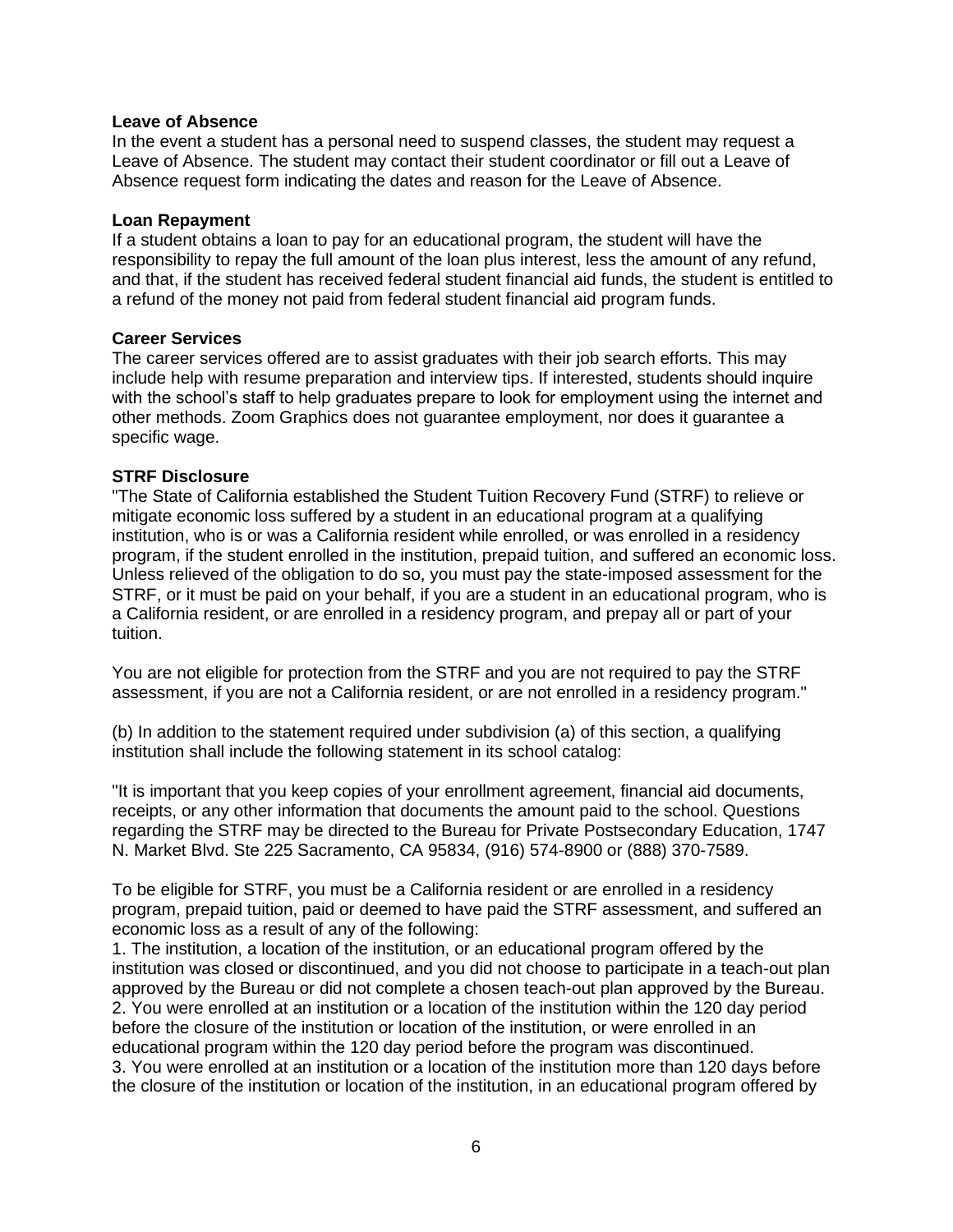the institution as to which the Bureau determined there was a significant decline in the quality or value of the program more than 120 days before closure.

4. The institution has been ordered to pay a refund by the Bureau but has failed to do so.

5. The institution has failed to pay or reimburse loan proceeds under a federal student loan program as required by law or has failed to pay or reimburse proceeds received by the institution in excess of tuition and other costs.

6. You have been awarded restitution, a refund, or other monetary award by an arbitrator or court, based on a violation of this chapter by an institution or representative of an institution, but have been unable to collect the award from the institution.

7. You sought legal counsel that resulted in the cancellation of one or more of your student loans and have an invoice for services rendered and evidence of the cancellation of the student loan or loans.

To qualify for STRF reimbursement, the application must be received within four (4) years from the date of the action or event that made the student eligible for recovery from STRF.

A student whose loan is revived by a loan holder or debt collector after a period of noncollection may, at any time, file a written application for recovery from STRF for the debt that would have otherwise been eligible for recovery. If it has been more than four (4) years since the action or event that made the student eligible, the student must have filed a written application for recovery within the original four (4) year period, unless the period has been extended by another act of law.

However, no claim can be paid to any student without a social security number or a taxpayer identification number."

It is important that you keep copies of your enrollment agreement, financial aid documents, receipts or any other information that documents the amount paid to the school. Questions regarding the STRF may be directed to the Bureau of Private Postsecondary Education 1747 N. Market Boulevard, Suite 225, West Sacramento, CA 95798, (888) 370-7589 or (916) 263-1897.

Please note, effective April 1, 2022, the STRF Assessment fee will change to \$2.50 per \$1,000 institutional charges.. Institutions shall collect the assessment from each student at the time it collects the first payment from or on behalf of the student at or after enrollment. The assessment shall be collected for the entire period of enrollment, regardless of whether the student pays the institutional charges in increments.

# **NOTICE CONCERNING TRANSFERABILITY OF CREDITS AND CREDENTIALS EARNED AT OUR INSTITUTION**

"The transferability of credits you earn at Zoom Graphics is at the complete discretion of an institution to which you may seek to transfer. Acceptance of the certificate you earn in the educational program is also at the complete discretion of the institution to which you may seek to transfer. If the certificate that you earn at this institution is not accepted at the institution to which you seek to transfer, you may be required to repeat some or all of your coursework at that institution. For this reason, you should make certain that your attendance at this institution will meet your educational goals. This may include contacting an institution to which you may seek to transfer after attending Zoom Graphics to determine if your certificate will transfer."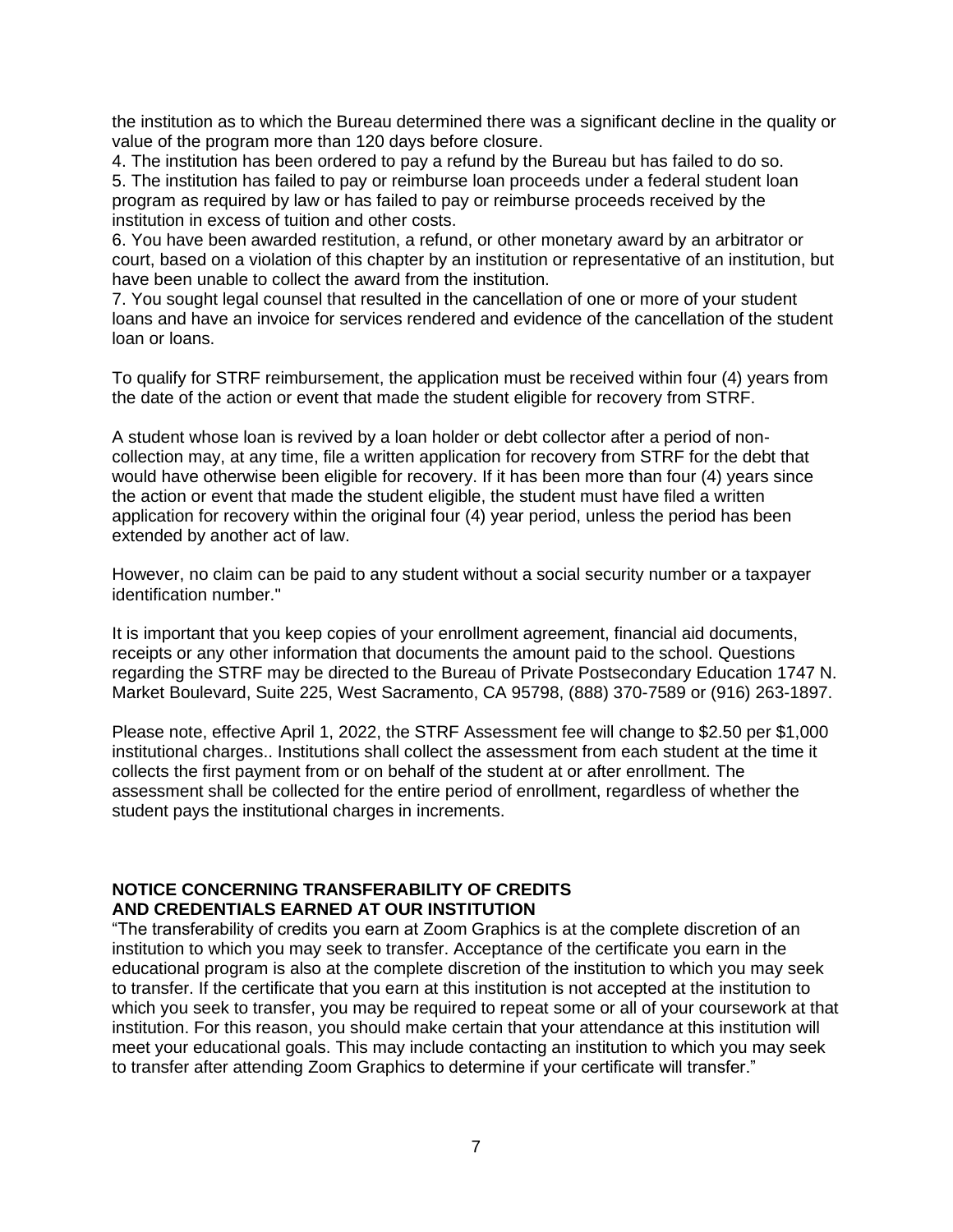# **Visa Related Services**

This institution does not offer any visa related services.

#### **Language of Instruction**

Instruction will be provided in English only. For disclosures and statements to students when they are unable to understand the terms and conditions of the enrollment agreement due to English not being their primary language, we strongly suggest bringing someone on your behalf to translate for you.

#### **Financial Aid**

The school does not provide either State or Federal financial aid nor does it provide financial aid directly to its students. A student enrolled in an unaccredited institution is not eligible for federal financial aid programs.

# **Grades and Standards for Student Achievement**

Grades are awarded on a pass/fail basis. Checklists are used by instructors to record student acquisition of required skills.

# **Maximum Time to Complete Program**

To be considered an "on-time" completer, students must finish their coursework within the prescribed number of academic weeks for a program. If the student does not complete a program on time but does so within 150% of the prescribed program length, the student will be counted as a 150% completer. If the student does not complete the program within 150% of the prescribed program length, the school may administratively withdraw the student or allow the student to complete the program, if the student requests, at the school's discretion.

#### **Graduation Requirements**

To graduate and receive a certificate of completion you must complete the program and all prescribed courses/modules. You must complete all assignments/projects and earn a grade of "PASS". Additionally, you must have paid in full for any program fees.

#### **Certificate upon Graduation**

Upon graduation each student will receive a Certificate of Completion.

# **Description of the Facilities & Type of Equipment Used for Instruction**

The school is located at 1800 Oak Street, Suite D, Bakersfield, CA 93301. There are administrative offices, classrooms, and clean restrooms. The facility is ADA compliant. All classrooms are equipped with computer workstations and good lighting.

#### **Library Resources**

Due to the nature of the programs offered, and the inclusion of all necessary training materials, books and supplies required to pass the courses, the school does not have a library on campus. However, students enrolled in Zoom Graphics are welcome to utilize online resources.

#### **Student Services**

This institution does not provide orientations, airport reception services, housing assistance or other services. This institution maintains a focus on the delivery of educational programs.

#### **Student Housing**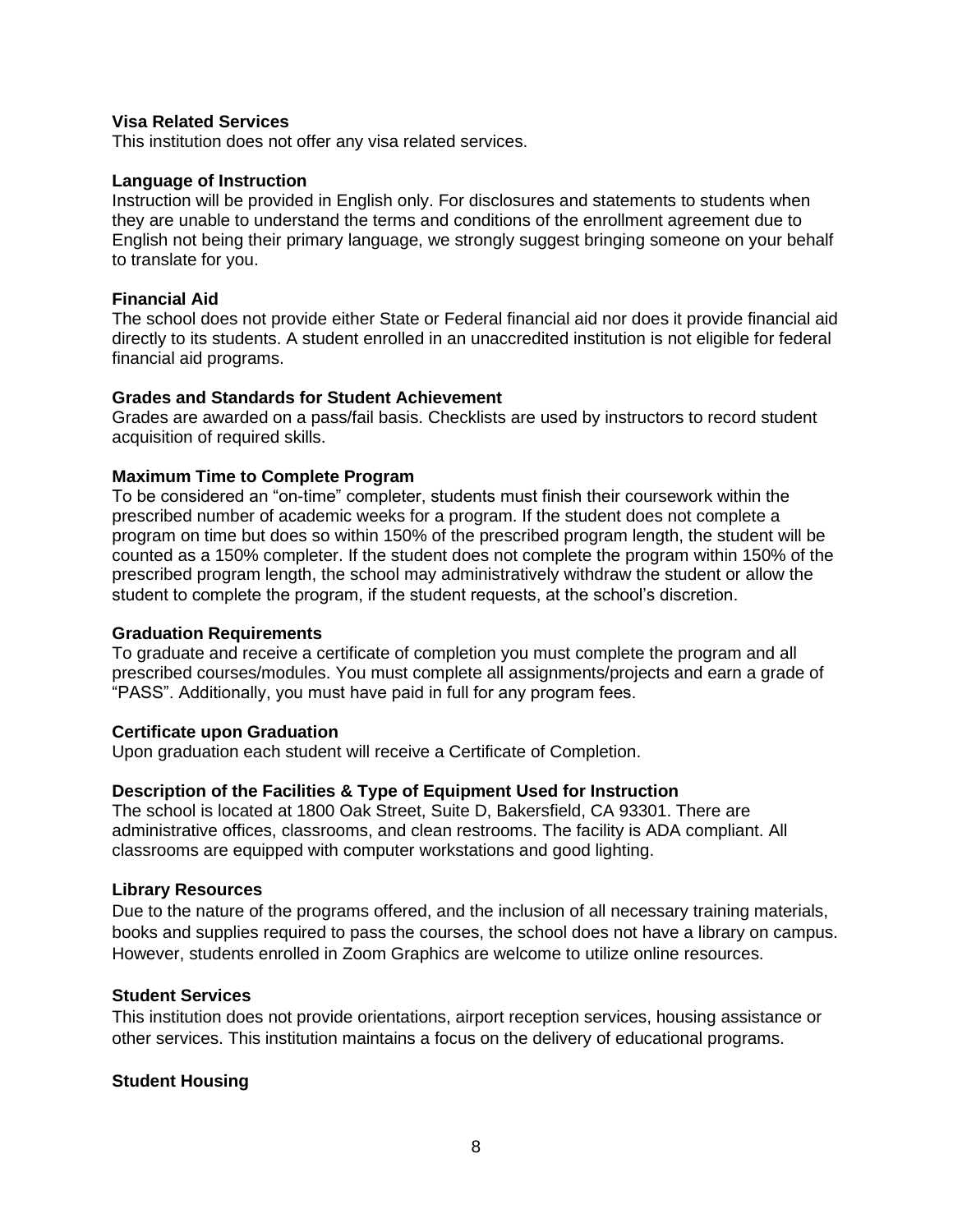This institution does not operate dormitories or other housing facilities. This institution does not provide assistance, nor does it have any resources to assist students in finding housing. Housing in the immediate area is available in two story walkup and garden apartments. Current rents for one and two-bedroom apartments are in the \$1,800-\$2,300 per month range.

# **Student Grievance Procedures**

Most problems or complaints that students may have with the school or its administrators can be resolved through a personal meeting with the student's instructor or their student coordinator. If, however, this action does not resolve the matter to the satisfaction of the student, he/she may submit a written complaint to the main campus:

Zoom Graphics 1800 Oak Street, Suite D Bakersfield, CA 93301

The written complaint must contain a statement of the nature of the problem, the date the problem occurred, the names of the individuals involved, copies of documents, if any, which contain information regarding the problem, evidence demonstrating that the institution's complaint procedure was properly followed, and the student's signature. The student can expect to receive a written response within ten business days. Student's rights are set forth at various places in this catalog. Contact the school director if you require additional information.

# **Student Records and Transcripts**

Student records for all students are kept for five years. Transcripts are kept permanently. Students may inspect and review their educational records. To do so, a student should submit a written request identifying the specific information to be reviewed. Should a student find, upon review, that records are inaccurate or misleading; the student may request that errors be corrected. In the event that a difference of opinion exists regarding the existence of errors, a student may ask that a meeting with the school director be held to resolve the matter. Each student file will contain student records, including a transcript of grades earned. The first copy of the official transcript is provided at no charge. Subsequent copies are available upon advance payment of the transcript fee of \$25.00 for two copies. Transcripts will only be released to the student upon receipt of a written request bearing the student's original signature. No transcript will be issued until all tuition and other fees due the institution are paid current.

# **Privacy Act**

It is this institution's intent to carefully follow the rules applicable under the Family Education Rights and Privacy Act. It is our intent to protect the privacy of a student's financial, academic and other school records. We will not release such information to any individual without having first received the student's written request to do so, or unless otherwise required by law.

# **Student Conduct**

#### Grounds for Disciplinary Action

Zoom Graphics reserves the right, in the exercise of their judgment, to dismiss a student on any of the following grounds, including, but not limited to:

- □ Academic dishonesty, giving false information to Zoom Graphics
- □ Disorderly, lewd, indecent, obscene or offensive behavior
- $\Box$  Obstruction or disruption of educational or business activities of this institution
- □ Theft or damage to property of Zoom Graphics, students, or personnel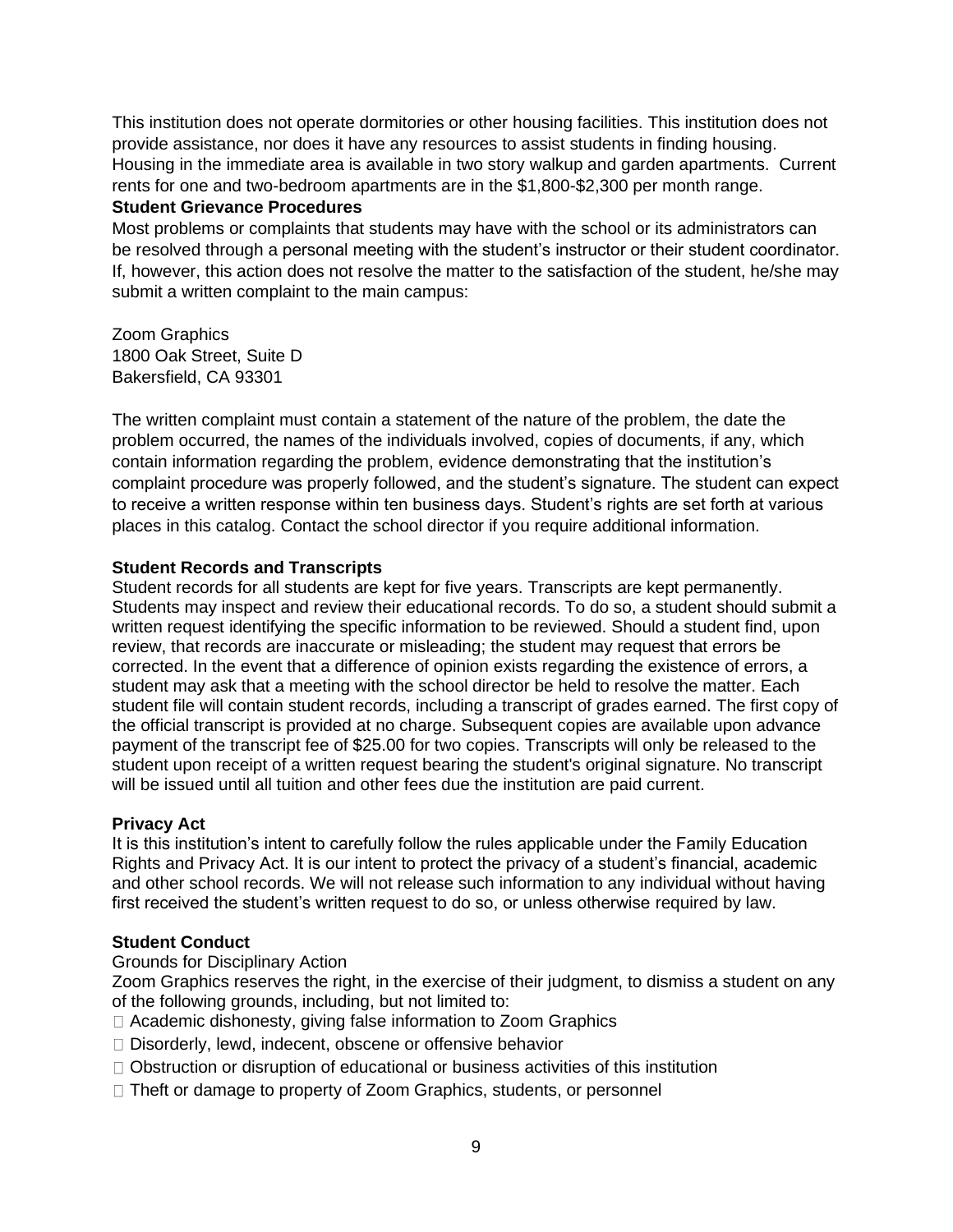$\Box$  Failure to promptly and fully comply with directions from Zoom Graphics staff

□ Possession or use of flammable materials, firearms, knives or any other items or substances that could be deemed weapons or weapon like

□ Unauthorized entry into, or use of, Zoom Graphics property or facilities

 $\Box$  Smoking in areas where these activities are not allowed

 $\Box$  Verbal, physical, mental, emotional, sexual or any other type of harassment of any person on the premises

 $\Box$  Under the influence or in possession of any non-prescribed or non-prescription drugs or alcohol at any school activity or function

Disciplinary action may include, but is not limited to, a verbal or written warning, probation, suspension, or dismissal. The order in which they are applied and what type of disciplinary action is taken is at the discretion of the school's President.

# **Start & End Dates**

Zoom Graphics has open enrollment on a weekly basis. Most Classes begin every Monday, unless it falls on a holiday as specified above. However, Students must check with the school for the starting dates of any classes.

# **Nondiscrimination Policy**

Zoom Graphics complies with the Equal Opportunity Act and is an Equal Opportunity Employer. This institution is committed to providing equal opportunities to all applicants to programs and to all applicants for employment. Therefore, no discrimination shall occur in any program or activity of this institution, including activities related to the solicitation of students or employees on the basis of race, color, religion, religious beliefs, national origin, sex, sexual orientation, marital status, pregnancy, age, disability, veteran's status, or any other classification that precludes a person from consideration as an individual. Please direct any inquiries regarding this policy, if any, to the School Director who has the responsibility for assuring that this policy is followed.

# **Academic Freedom**

Zoom Graphics is committed to assuring academic freedom to all faculty. Confident in the qualifications and expertise of its faculty members, the campus encourages its faculty members to exercise their individual judgments regarding the content of the assigned courses, organization of topics and instructional methods, providing only that these judgments are made within the context of the course descriptions as currently published, and providing that the instructional methods are those officially sanctioned by the institution.

Zoom Graphics encourages instructors and students to freely engage in discussion and dialog as it relates to the program, course, or module the student is enrolled in.

#### **Sexual Harassment**

This institution is committed to providing an educational and work environment that is free of discrimination, intimidation, and harassment. In keeping with this commitment, we believe that it is necessary to affirmatively address this subject and express our strong disapproval of sexual harassment. No one associated with this institution may engage in verbal abuse of a sexual nature; use sexually degrading or graphic words to describe an individual or an individual's body; or display sexually suggestive objects or pictures at any facility or other venue associated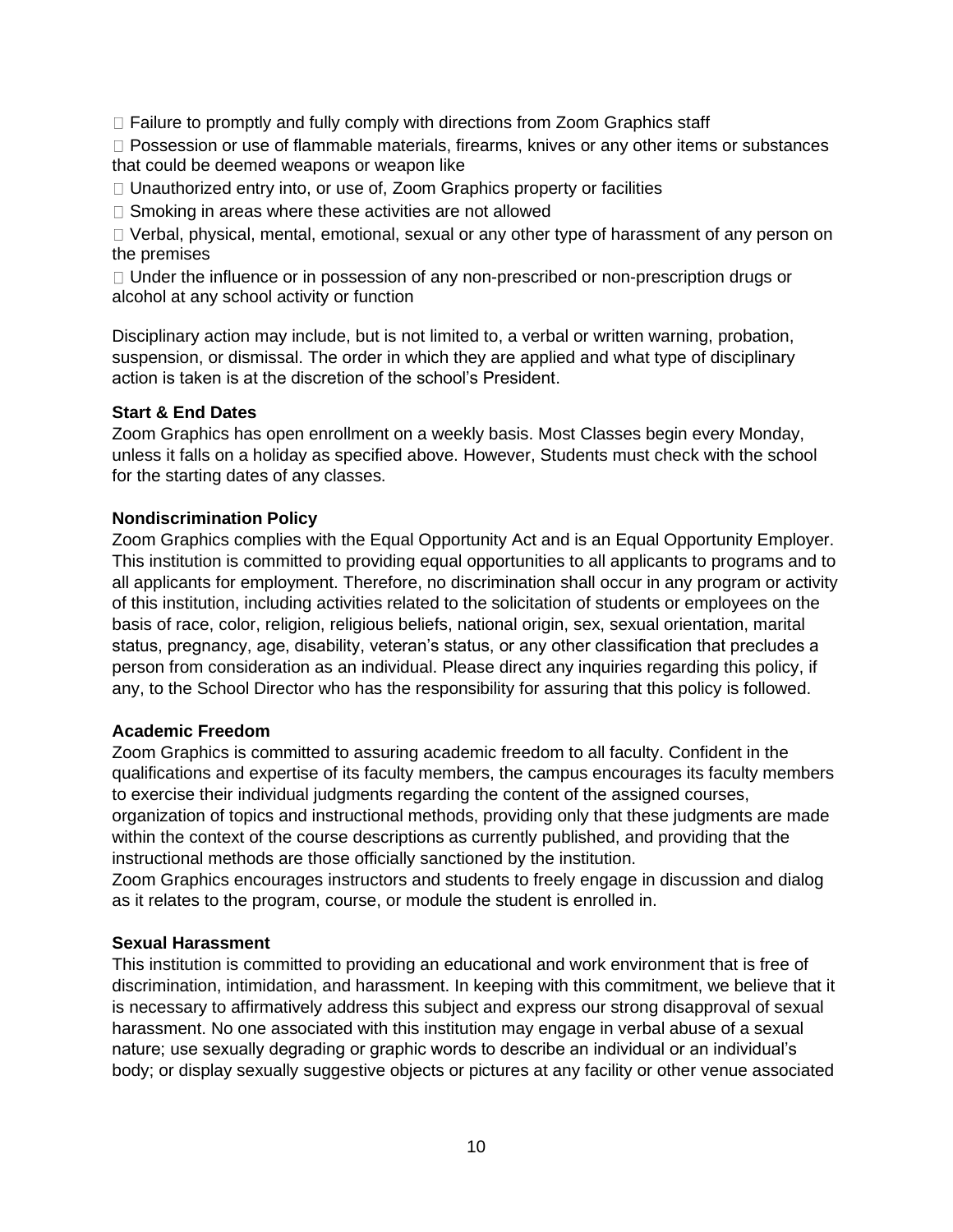with this institution. Students, as well as all faculty and staff, are responsible for conducting themselves in a manner consistent with the spirit and intent of this policy.

# **English as a Second Language Instruction**

The level of English language proficiency required to enter the institution is a high school level GED with proof of high school diploma. This institution does not provide ESL instruction.

# **Distribution of This Catalog**

This institution makes its current catalog available to the public at no charge. Individuals who wish to obtain a copy can make arrangements by simply calling the school's office or going to the website [www.zoomgfx.com.](http://www.zoomgfx.com/)

# **Renewal of Catalog**

This institution publishes a revised catalog no later than January of each year.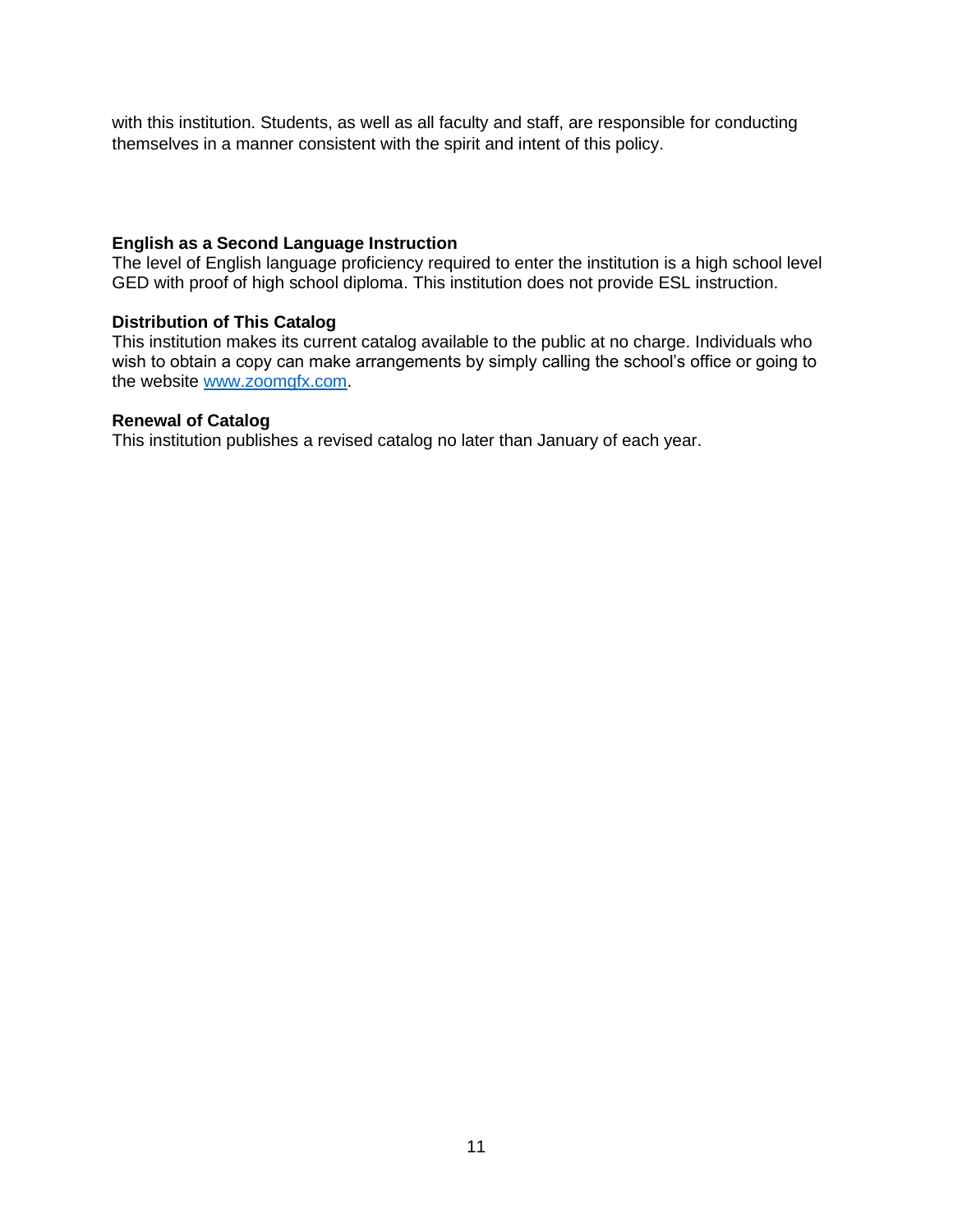# **SCHEDULE OF PROGRAM TUITION COSTS**

#### **ANIMATION**

450 Clock Hours – Approximate Number of Weeks: Twenty (20)

Class Hours: 8:30 a.m. to 1:00 P.M.

Total Cost of Program: \$6500.00

Registration: \$100.00 Tuition: \$6200.00 Training Materials, Books & Supplies: \$200.00

# **COMPUTER AIDED DRAFTING - LEVEL I**

315 Clock Hours – Approximate Number of Weeks: Fourteen (14)

Class Hours: 8:30 a.m. to 1:00 P.M.

Total Cost of Program: \$5300.00

Registration: \$100.00 Tuition: \$5000.00 Training Materials, Books & Supplies: \$200.00

#### **COMPUTER AIDED DRAFTING - LEVEL II**

450 Clock Hours – Approximate Number of Weeks: Twenty (20)

Class Hours: 8:30 a.m. to 1:00 P.M.

Total Cost of Program: \$6500.00

Registration: \$100.00 Tuition: \$6200.00 Training Materials, Books & Supplies: \$200.00

# **GRAPHIC DESIGN**

450 Clock Hours – Approximate Number of Weeks: Twenty (20)

Class Hours: 8:30 a.m. to 1:00 P.M.

Total Cost of Program: \$6500.00

Registration: \$100.00 Tuition: \$6200.00 Training Materials, Books & Supplies: \$200.00

#### **MEDICAL INSURANCE BILLING - LEVEL I**

450 Clock Hours – Approximate Number of Weeks: Twenty (20)

Class Hours: 8:30 a.m. to 1:00 P.M.

Total Cost of Program: \$5300.00

Registration: \$100.00 Tuition: \$5000.00 Training Materials, Books & Supplies: \$200.00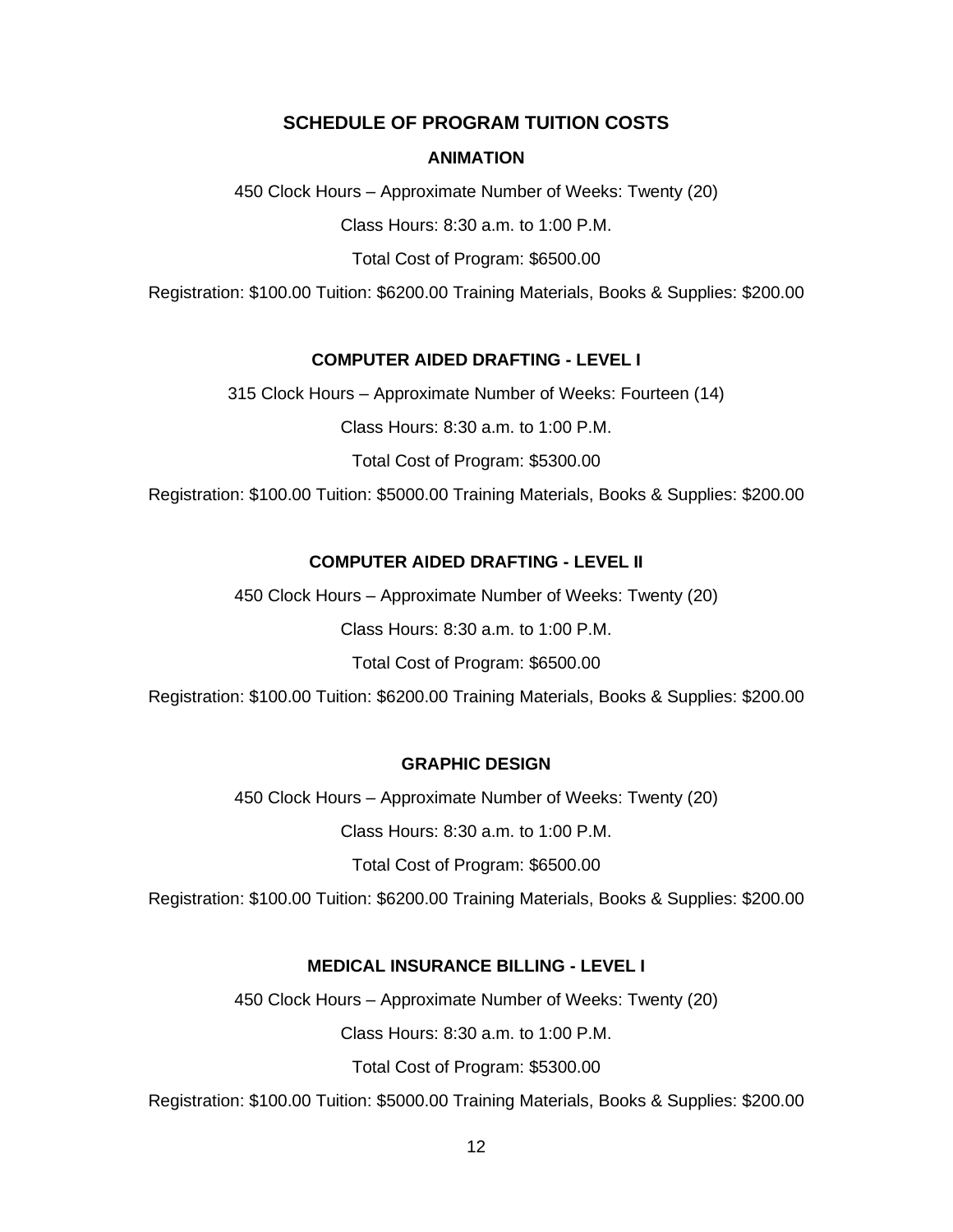# **MEDICAL INSURANCE BILLING - LEVEL II**

315 Clock Hours – Approximate Number of Weeks: Fourteen (14)

Class Hours: 8:30 a.m. to 1:00 P.M.

Total Cost of Program: \$6500.00

Registration: \$100.00 Tuition: \$6200.00 Training Materials, Books & Supplies: \$200.00

# **WEB DESIGN**

450 Clock Hours – Approximate Number of Weeks: Twenty (20)

Class Hours: 8:30 a.m. to 1:00 P.M.

Total Cost of Program: \$6500.00

Registration: \$100.00 Tuition: \$6200.00 Training Materials, Books & Supplies: \$200.00

**"TOTAL CHARGES FOR A PERIOD OF ATTENDANCE AND THE ESTIMATED TOTAL CHARGES FOR THE ENTIRE EDUCATIONAL PROGRAM ARE THE SAME"**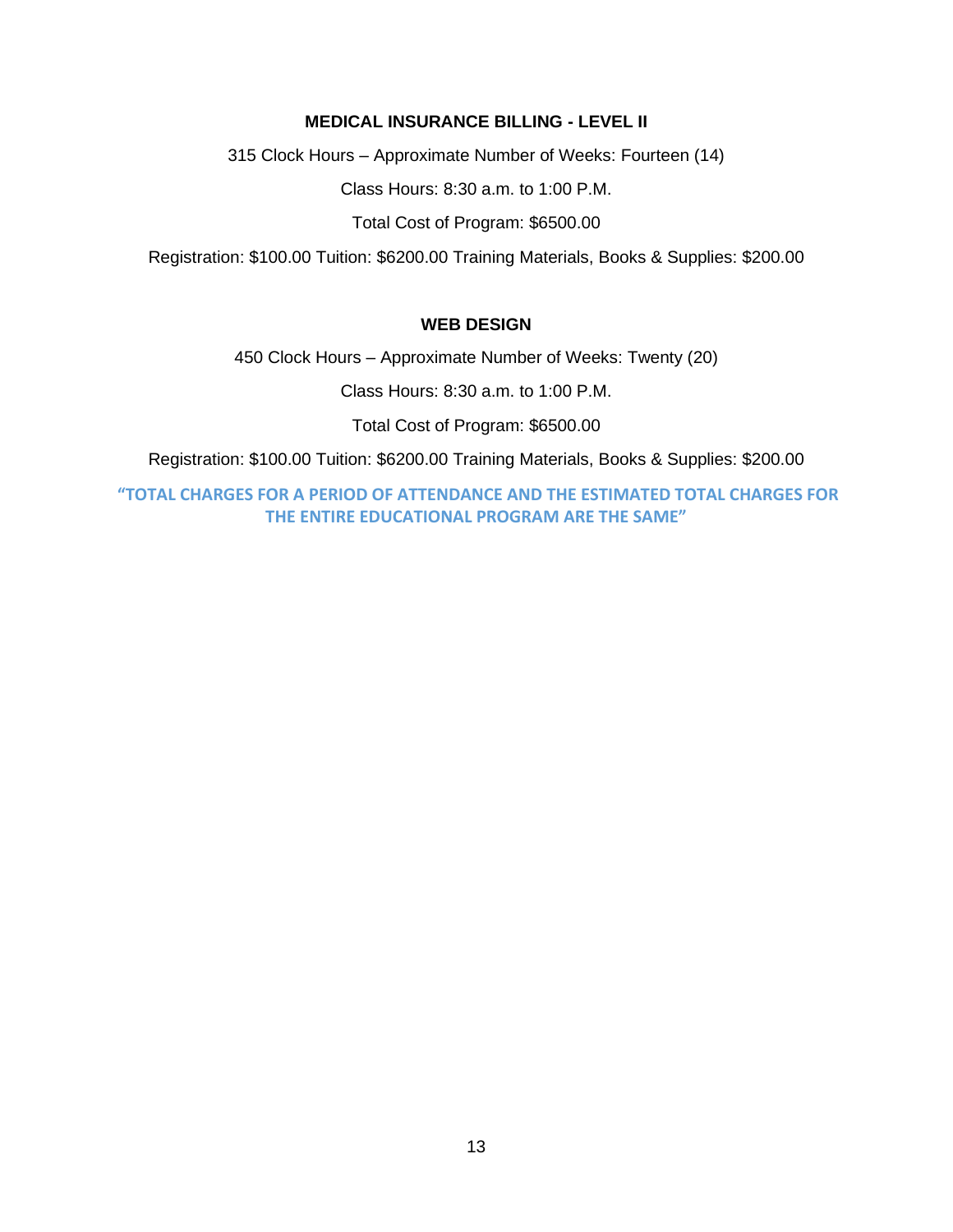# **PROGRAM DESCRIPTIONS**

#### **Animation 450 Clock Hours – Approximate Number of Weeks: Twenty (20) Class Hours: 8:30 a.m. to 1:00 P.M. Total Cost of Program: \$6500.00 Registration: \$100.00 Tuition: \$6200.00 Training Materials, Books & Supplies: \$200.00**

Welcome to the World of Animation. This course will teach you the skills necessary to make your mark in the professional 3-D graphics market. To days field of 3-D animation represents a new generation of sophisticated computer graphic technology. 3D Studio Max will sweep you into the land of 3D movie making. Whatever you can see with your mind's eye, you can bring to life using the skills learned in this program.

#### **Photoshop:** 90 Clock Hours

Students will learn the premiere image-creating and editing program to Master raster images. The student will apply retouching and special effects, along with additional tips and tricks.

#### **Illustrator:** 90 Clock Hours

Used by many graphic designers in today's digital world, Illustrator as become the industry's leading drawing program. The student will learn to master drawing tools and technique to combine creations with other Adobe programs.

#### **Animate:** 90 Clock Hours

Flash is the professional standard for producing high-impact Web experiences. Flash delivers an intuitive authoring environment to enable both designers and developers to easily create next-generation Web sites and applications.

# **3D Studio Max: 90 Clock Hours Modeling, Materials, and Mapping:**

The education in this section will introduce you to modeling techniques using 3ds Max. 3D Modeling can be compared to sculpting. Many different techniques can be utilized to create the objects in your scene. The techniques are adaptable to any style of modeling.

For instance, building models incorporated into a game, will require low polygon modeling techniques. The same techniques will be equally beneficial when building detailed models for presentations or motion pictures. The level of education in this section is geared for the beginner to intermediate level modeler.

Learn to apply materials to objects in your scene. Familiarity with the Material Editor will help when you dive into the Introduction to Materials and Mapping tutorials.

Learn how to use 3ds Max for creating materials and maps and applying them to your models and scenes. You'll also learn about some of the new tools in 3ds Max for using materials and maps. Lighting and Animation Lights are a fundamental part of 3ds Max. They provide realism by casting shadows and indirect light and help to illuminate or draw attention to different parts of your design.

In 3ds max, there are two types of lights: standard and photometric. Standard lights are useful for quick renderings, where accuracy and realism are not required. Photometric lights simulate real-world lights, and when used in conjunction with the radiosity system, provide a much more accurate way to light your scene.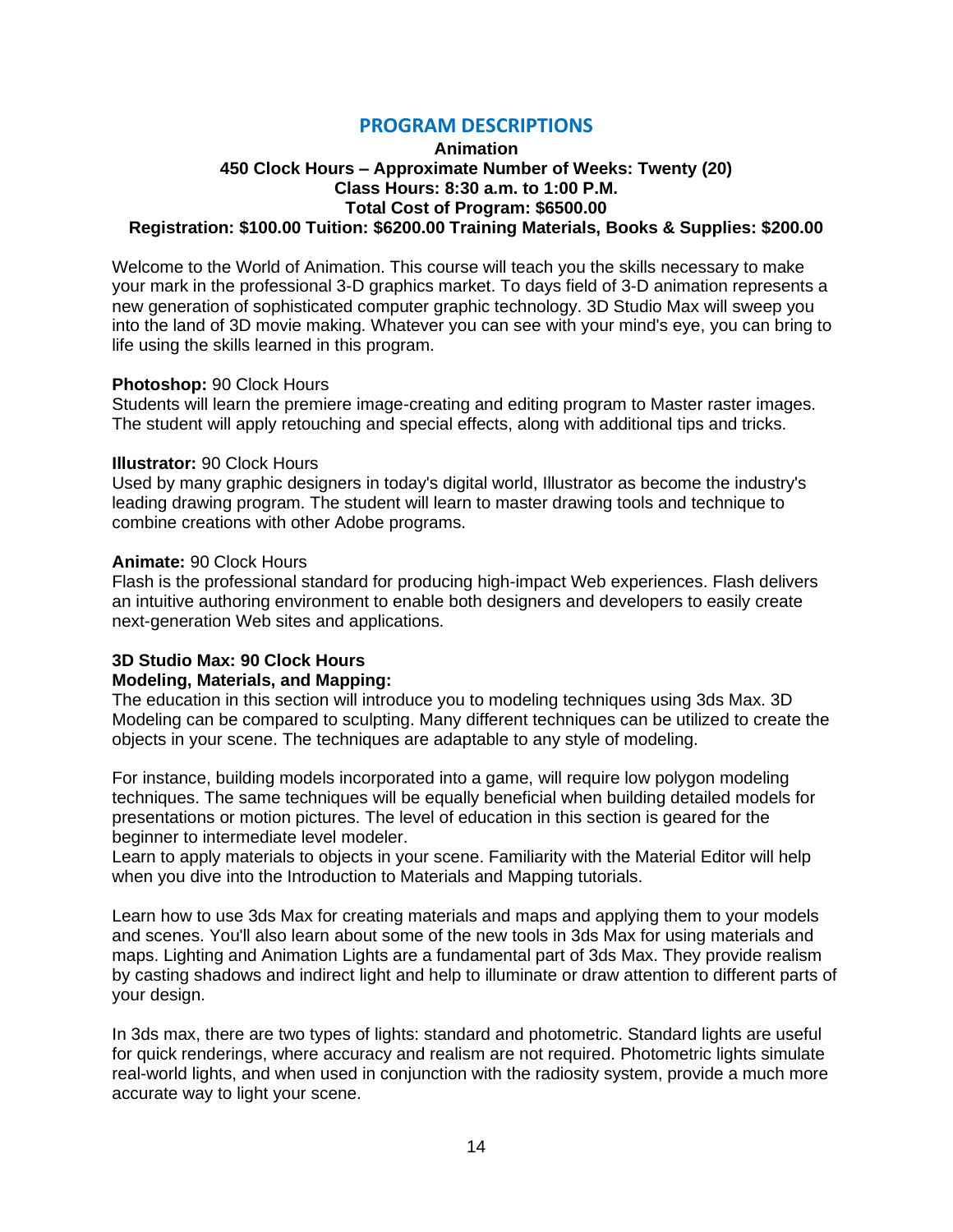The downside of photometric lights is that they require a much greater degree of precision (and completeness) in your models. Scenes with photometric lights (and radiosity) also take much longer to render than standard lights.

#### **Animating:** 90 Clock Hours

Learn the fundamentals of creating animation with 3ds max. The course will provide you with the expertise and understanding to animate using 3ds Max.

#### **Rendering and Professional Gaming:**

Introduction to Rendering, presents a variety of lessons for producing still images and animation. Rendering with Video Post, shows you how to use built-in post-processing tools for special effects.

Take advantage of the many features that are useful in the production of computer games and video games. Topics covered include vertex coloring, level design, modeling low-polygon characters and objects, and texture mapping.

# **SolidWorks**: (Alternate Course of Study) 90 Clock Hours

When you think SolidWorks, what comes to mind? For most, it's a 3D mechanical computer aided drafting software. And while that may be what it's known for, that's not all there is to SolidWorks. SolidWorks provides engineers, designers and other creative professionals with the tools needed to design the world's greatest products.

Moving from 2D to 3D involves more than just learning a new software – Because your products are three-dimensional SolidWorks requires you to think differently about how you approach the design process. You think in three dimensions. Your products are three-dimensional. So, doesn't it make sense to design them in 3D?

Training in a new design platform is a major step in the right direction, and it's important to understand how it will affect your future. The good news is learning SolidWorks will likely enhance your ability to gain employment in a competitive field.

Many design companies are using SolidWorks. In fact, over 1,000,000 of them. You'll find SolidWorks in use at Fortune 500 companies, single proprietorships, and everywhere in between.

Designers are making the switch to SolidWorks. They know there are things to consider beyond product features. Companies everywhere–including their competitors–are moving to 3 dimensional design. If you want to take your knowledge to the next level, and be the leader in your market, now is the time to learn SolidWorks.

# **Possible Fields of Employment**

*SOC-27-1013, 27-1014, 27-1021, 27-1029, 27-4032* 3D Visualization, Architectural Design Visualization, Engineering Design Visualization, Corporate Presentations, Interactive Title and Development, Forensic or Medical Visualization, Games Development, Advertising and Marketing, Graphic Design, Web Development, Mechanical Design, Visualization, Television Broadcast, Film and Video Production, Postproduction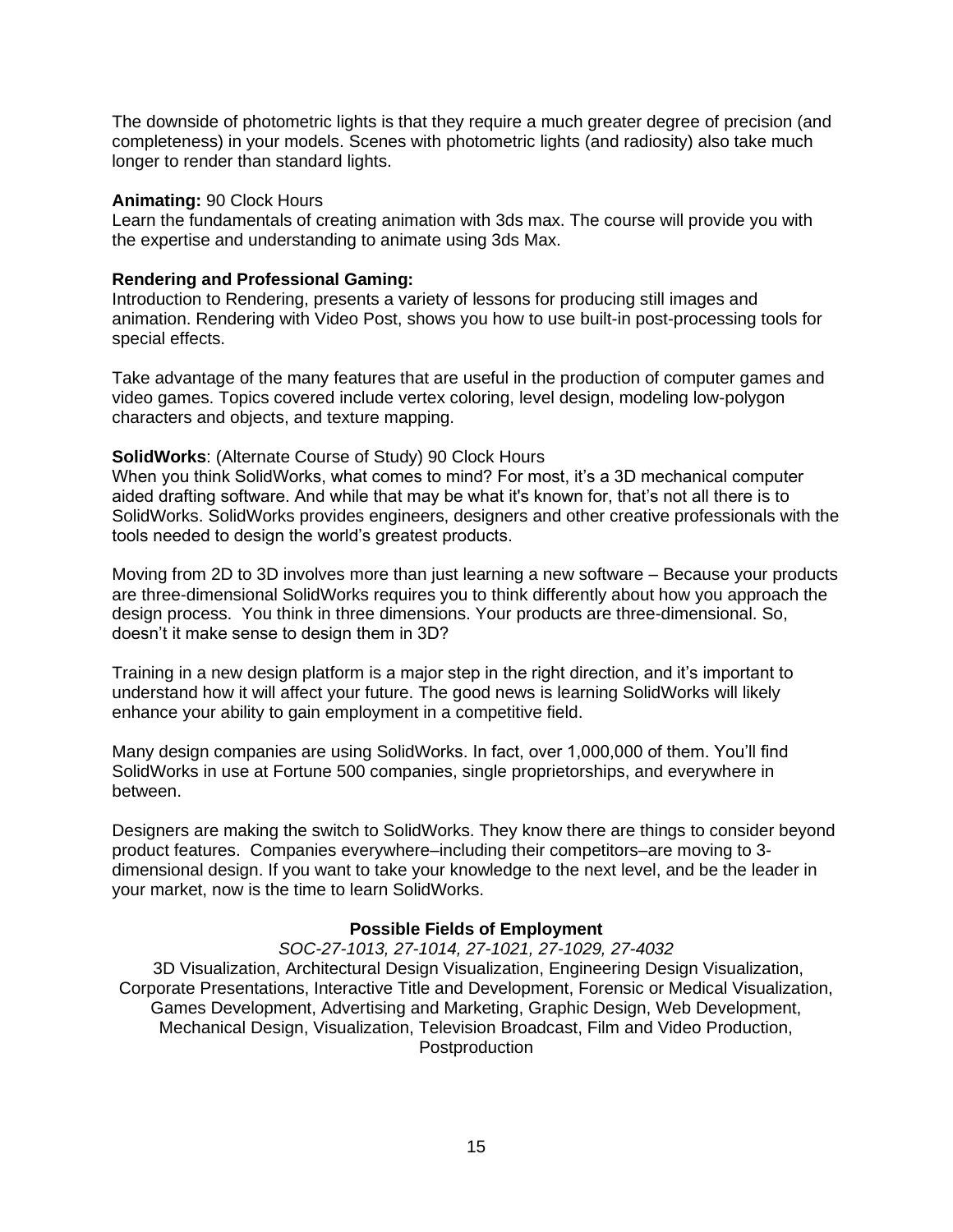# **COMPUTER AIDED DRAFTING – LEVEL I 315 Clock Hours – Approximate Number of Weeks: Fourteen (14) Class Hours: 8:30 a.m. to 1:00 P.M. Total Cost of Program: \$5300.00 Registration: \$100.00 Tuition: \$5000.00 Training Materials, Books & Supplies: \$200.00**

The student will develop fundamental AutoCAD drawing skills and technique for the preparation of technical drawings.

# **PROGRAM DESCRIPTION**

**Microsoft Word:** 15 Clock Hours

Become familiar with Word for letter and report writing. Students will learn the use of tool bars to edit, format, cut, paste and correct errors in Word.

# **Basic AutoCAD:** 30 Clock Hours

Basic AutoCAD drawing tools are essential in developing the technique necessary for setting up a drawing, basic editing, and dimensioning.

# **Geometric Construction:** 90 Clock Hours

Geometric construction is designed to help the student understand the concepts of geometry as related to computer aided drafting. It is important to understand how AutoCAD performs and solves complex mathematical equations well as draw.

#### **Isometric Drafting:** 90 Clock Hours

Learn the fundamental technique for isometric drawing.

#### **Architectural Drafting-Residential:** 90 Clock Hours

Learn residential design techniques as required by the California Building Code well as electrical drafting.

# **(Alternate Course of Study)**

#### **Architectural Drafting-Commercial:** 90 Clock Hours

Learn commercial design techniques as required by the California Building Code.

#### **Process Pipe Drafting:** 90 Clock Hours

Learn the process of oil and gas fields, refineries, chemical plants, and process piping systems. The student will prepare 2-dimensional well as 3-Dimensional piping plans.

#### **Civil Drafting:** 90 Clock Hours

Prepare grading, street, sewer, and water construction plans as applied to the subdivision process.

#### **Survey Drafting:** 90 Clock Hours

Learn to prepare topographical surveys and record mapping.

#### **Site Planning:** 90 Clock Hours

Learn the fundamentals of site planning and community development, irrigation and landscaping.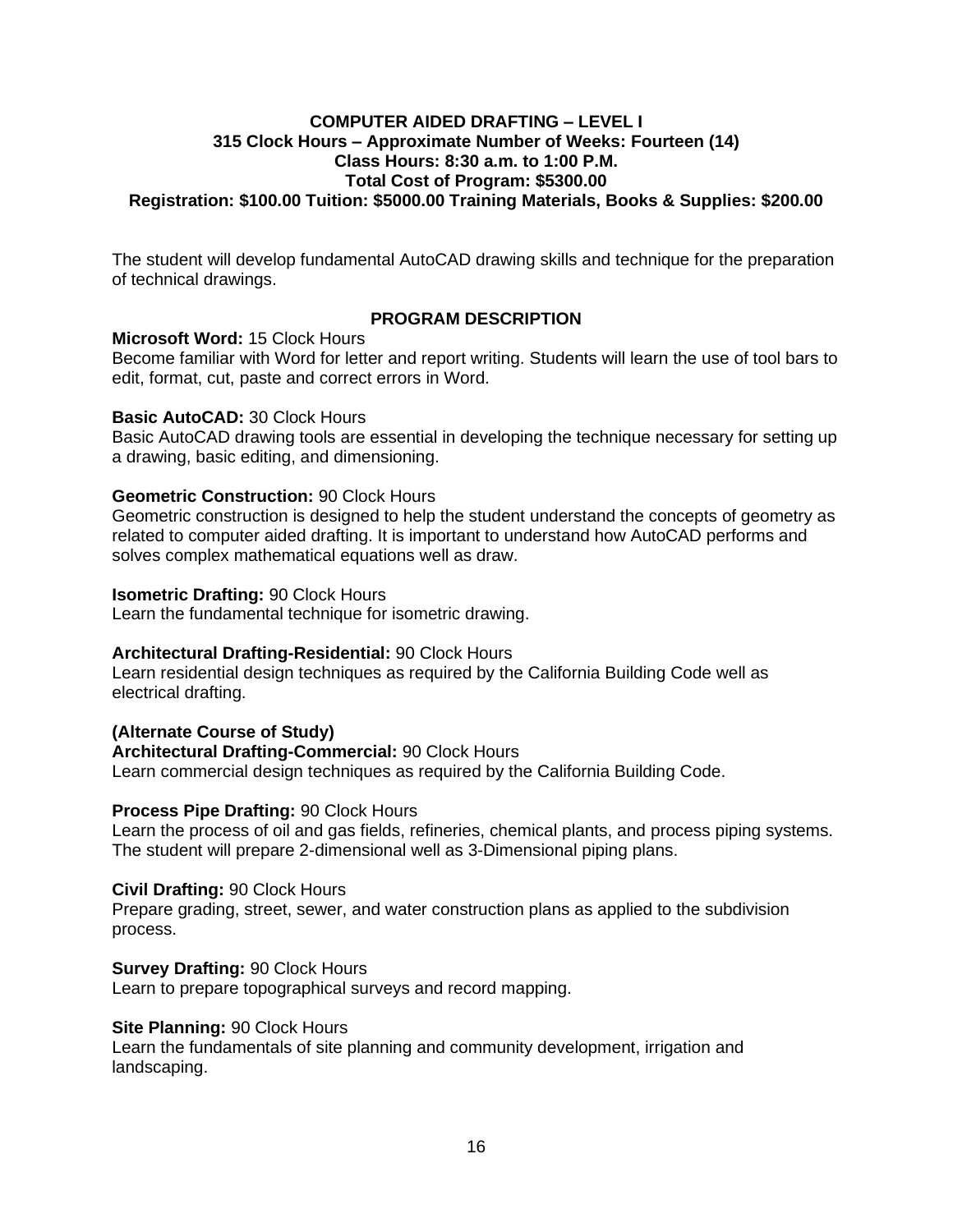#### **Possible Fields of Employment**

*SOC 17-3000, 17-3011, 17-3012, 17-3013, 17-3020* Architecture, Engineering, Construction, Electrical, Facilities Management, HAVC, Plumbing, Interior Design, Landscape Design, Process Plant Design, Site Planning, Structural Steel Detailing, Surveying, Utility Design Management Construction, Education, Mining, GIS, Mapping, Demographic Analysis, Emergency Services, Environmental Assessment and Remediation, Facilities and Network Management, Land Use Management, Map Production, Natural Resource Management, Photogrammetry, Surveying, Roadway Management, Transportation, Work Order Management, Mechanical, Assembly Modeling, Component Design and Drafting, Engineering Analysis, Mold Making, Motion Analysis, NC Manufacturing, Production Engineering, Sheet-Metal Layout, Chemical Engineering, Electronic Schematics, Printed Circuit Board Design, Scientific or Technical Research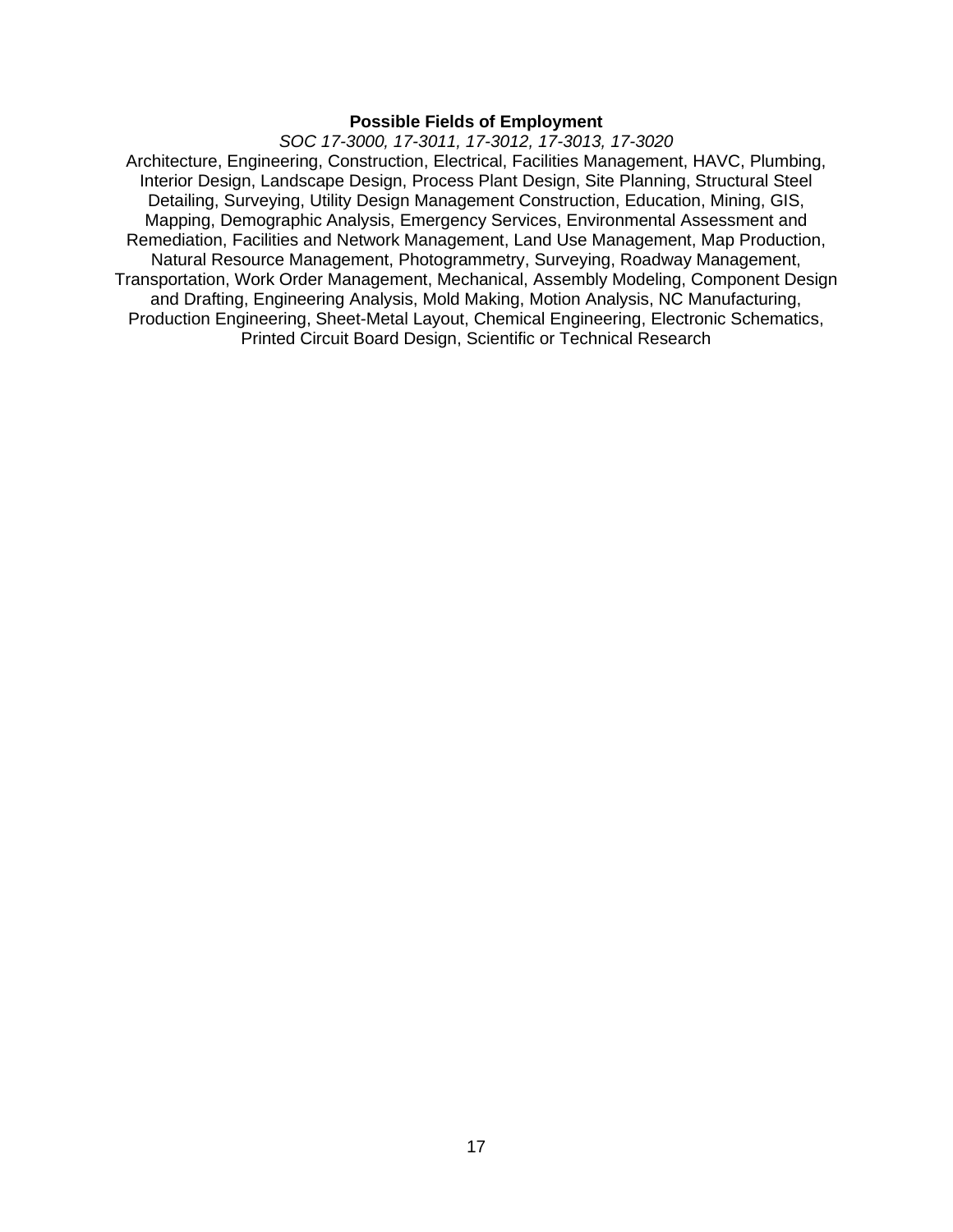# **COMPUTER AIDED DRAFTING-LEVEL II 450 Clock Hours – Approximate Number of Weeks: Twenty (20) Class Hours: 8:30 a.m. to 1:00 P.M. Total Cost of Program: \$6500.00 Registration: \$100.00 Tuition: \$6200.00 Training Materials, Books & Supplies: \$200.00**

It would be difficult to find an industry that does not utilize drawings. The design may be in the form of conventional production drawings, instructional booklets, charts, graphs, or maps. It typically takes 27,000 drawings to manufacture an automobile. The field of drafting provides employment for over one million men and women. The work of other millions requires them to be able to read and interpret these drawings. Job titles and duties vary from one company to another. However, the outcome in any industry is the same–create working and detailed drawings.

Drawings are prepared from specifications, sketches, notes or verbally. The drafter usually starts as a junior drafter where he or she correct, redraws or repairs damaged drawings. The junior drafter may revise engineering drawings or make simple detail drawings under the direction of the senior or supervising drafter.

The drafter eventually learns to prepare working and detail drawings from rough design drawings. The position may also require the preparation of assembly drawings, charts, or graphs. The junior drafter must be able to prepare simple calculations for accuracy. The junior drafter usually advances to senior or supervising drafter.

The drafter applies independent judgment in the preparation of original layouts with intricate details. He or she must have a proper understanding of the use of materials and be able to make extensive use of reference books and handbooks. With experience, the drafter will become a senior drafter and be expected to do complex original work. In time, the senior drafter can become a lead drafter or chief drafter. The position requires the person to be responsible for all work done by the department.

Drafters specialize in a field of technical drawing: aerospace, architectural, structural, etc. Regardless of the field of specialization, drafters should be able to draw rapidly and accurately. A few job titles include CAD drafter, CAD/CAM specialist, computer graphics specialist and computer graphics technician. These specialists seldom prepare drawings manually on "the board." Instead, their "drawings" are computer-generated with hard (paper) copy produced on a plotter or printer.

# **PROGRAM DESCRIPTION**

#### **Basic Drafting Principles:** 30 Clock Hours

It is essential to understand basic drafting principles and how they apply to electronic drafting. Learn to utilize line weights, multi-views, dimensioning and use of scales.

#### **Computer & Internet Technology: 30 Clock Hours**

During the last 15 years, we in education have moved at light speed in the area of educational technology. Whether you are involved in higher ed, or secondary ed, all of us find it difficult to catch up, keep up, and put up with fast-moving computer-based technology. Not since the introduction of the blackboard have, we seen a piece of equipment make such a difference in how we learn. Today, not only do we use computers, but we also have laptops, wireless laptops, and tablet PCs. In addition, we have the World Wide Web.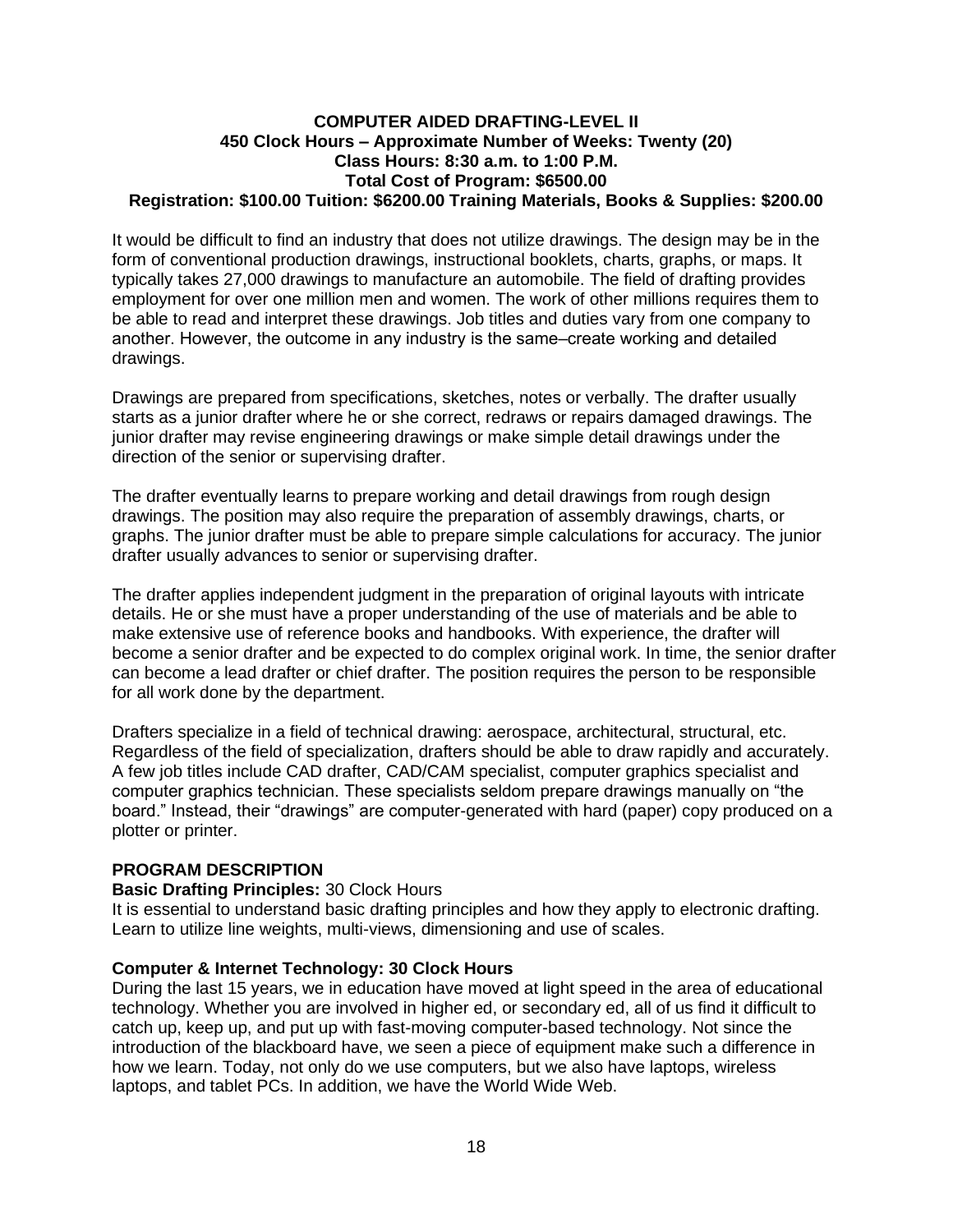# **Basic AutoCAD:** 30 Clock hours

Learn basic AutoCAD drawing tools to develop technique for setting up a drawing, basic editing, and dimensioning techniques.

## **Geometric Construction:** 90 Clock Hours

Geometric construction is designed to help the student understand the concepts of geometry as related to computer aided drafting. It is important to understand how AutoCAD performs and solves complex mathematical equations well as draw.

#### **Isometric Drafting:** 90 Clock Hours

Learn the fundamentals of isometric drawing and oblique dimensioning.

# **Architectural Drafting-Residential:** 90 Clock Hours

Learn to prepare residential drawings as required by the California Building Code. Students will learn architectural and structural elements as applied to residential design including electrical single-line diagrams and drawings.

# *ALTERNATIVE COURSE OF STUDY*

#### **Architectural Drafting-Commercial:** 90 Clock Hours

Learn to prepare commercial drawings as required by the California Building Code.

# **Process Pipe Drafting:** 90 Clock Hours

Learn the process of oil and gas refineries, chemical plants, and process piping systems. 3 dimensional design techniques will also be applied.

## **Civil Drafting:** 90 Clock Hours

Learn to prepare grading, street, sewer, and water construction plans as applied to the subdivision process.

# **Record mapping (Survey Drafting)** 90 Clock Hours

Learn to prepare topographical surveys and record mapping.

#### **Site Planning & Landscaping:** 90 Course Hours

Learn the fundamentals of site planning and community development, irrigation and landscaping.

#### **Possible Fields of Employment**

#### *SOC 17-3000, 17-3011, 17-3012, 17-3013, 17-3020*

Architecture, Engineering, Construction, Electrical, Facilities Management, HAVC, Plumbing, Interior Design, Landscape Design, Process Plant Design, Site Planning, Structural Steel Detailing, Surveying, Utility Design Management Construction, Education, Mining, GIS, Mapping, Demographic Analysis, Emergency Services, Environmental Assessment and Remediation, Facilities and Network Management, Land Use Management, Map Production, Natural Resource Management, Photogrammetry, Surveying, Roadway Management, Transportation, Work Order Management, Mechanical, Assembly Modeling, Component Design and Drafting, Engineering Analysis, Mold Making, Motion Analysis, NC Manufacturing, Production Engineering, Sheet-Metal Layout, Chemical Engineering, Electronic Schematics, Printed Circuit Board Design, Scientific or Technical Research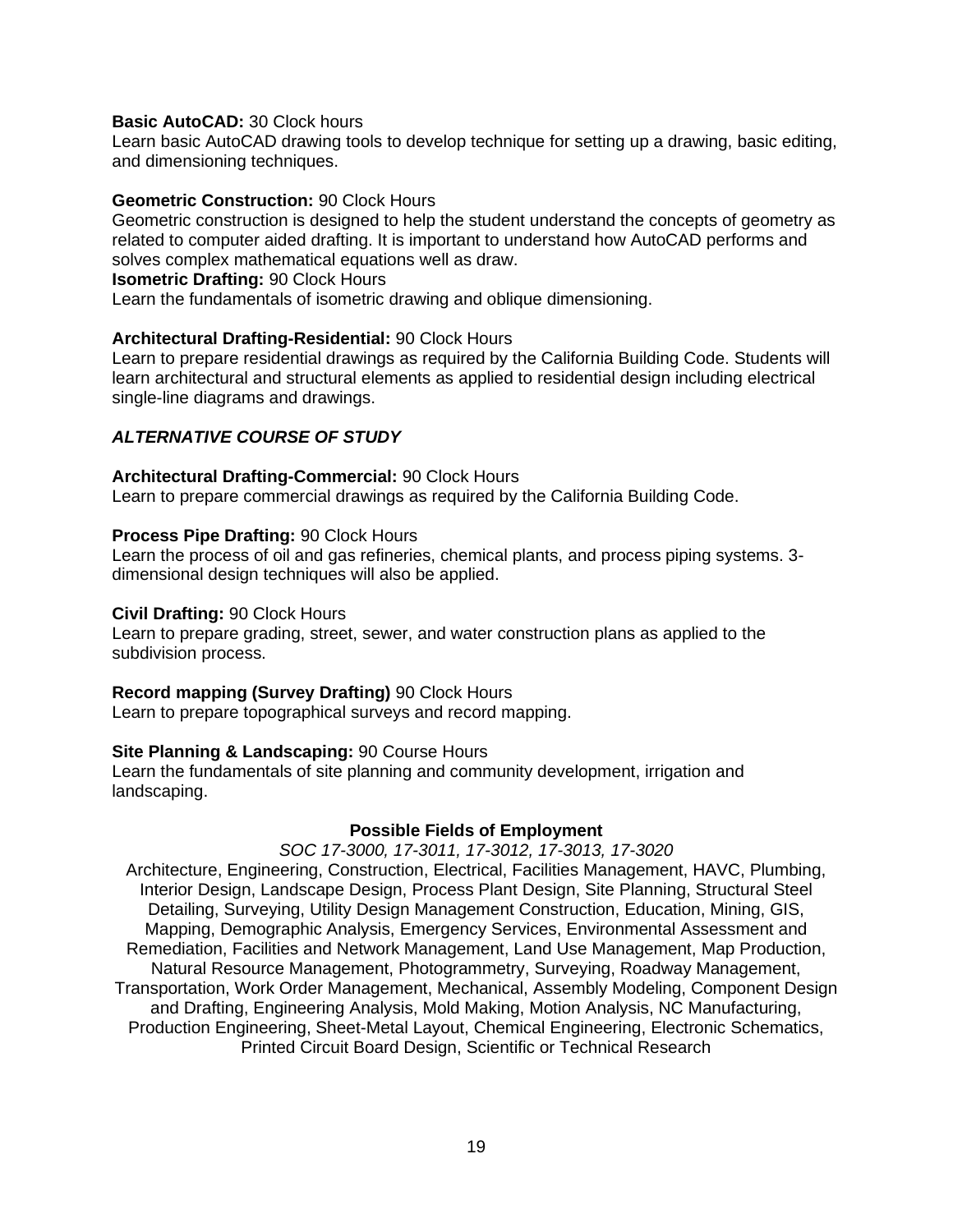#### **GRAPHIC DESIGN 450 Clock Hours – Approximate Number of Weeks: Twenty (20) Class Hours: 8:30 a.m. to 1:00 P.M. Total Cost of Program: \$6500.00 Registration: \$100.00 Tuition: \$6200.00 Training Materials, Books & Supplies: \$200.00**

Graphic Design is for the student pursuing a career in the field of Digital Pre-Press. The field of graphic arts encompasses a wide spectrum of sophisticated skills, methods, processes, and techniques. All printed materials, regardless of the process, are produced in three operations: pre-press, on-press, and post-press. With the element of the world wide web upon us, the inspiration for creative graphics needs to be mastered. Hands-on instruction with instructor guidance will accomplish these skills. Upon successful completion of course requirements student will receive certification.

# *Eligibility for admission requires high school diploma or equivalent.*

# **Computer & Internet Technology:** 30 Clock Hours

During the last 15 years, we in education have moved at light speed in educational technology. Whether you are involved in higher ed, or secondary ed, all of us find it difficult to catch up, keep up, and put up with fast-moving computer-based technology. Not since the introduction of the blackboard have, we seen a piece of equipment make such a difference in how we learn. Today, not only do we use computers, but we also have laptops, wireless laptops, and tablet PCs. In addition, we have the World Wide Web.

#### **Microsoft Word:** 30 Clock Hours

Become familiar with Word for letter and report writing. students will learn the use of tool bars to edit, format, cut, paste, and correct errors in Word.

# **Graphic Tools for Design:** 30 Clock Hours

Learn the essential planning and reference guides for preparation and production of typography along with electronic prepress imaging, printing, and digital media.

#### **Photoshop:** 90 Clock Hours

Students will learn the premiere image-creating and editing program to manipulate raster images. The student will also learn to apply retouching and special effects, along with additional tips and tricks.

#### **Illustrator:** 90 Clock Hours

Used by many graphic designers in today's digital world, Illustrator as become the industry's leading drawing program. The student will learn to master drawing tools and technique to combine creations with other Adobe programs.

#### **InDesign:** 90 Clock Hours

Rarely has the introduction of a publishing application caused as much excitement as the publishing software as InDesign. InDesign has revolutionary publishing features used in the publishing world today. The student will learn to utilize its powerful plug-ins well as its typographical technology as it applies to the Desktop Publishing Revolution.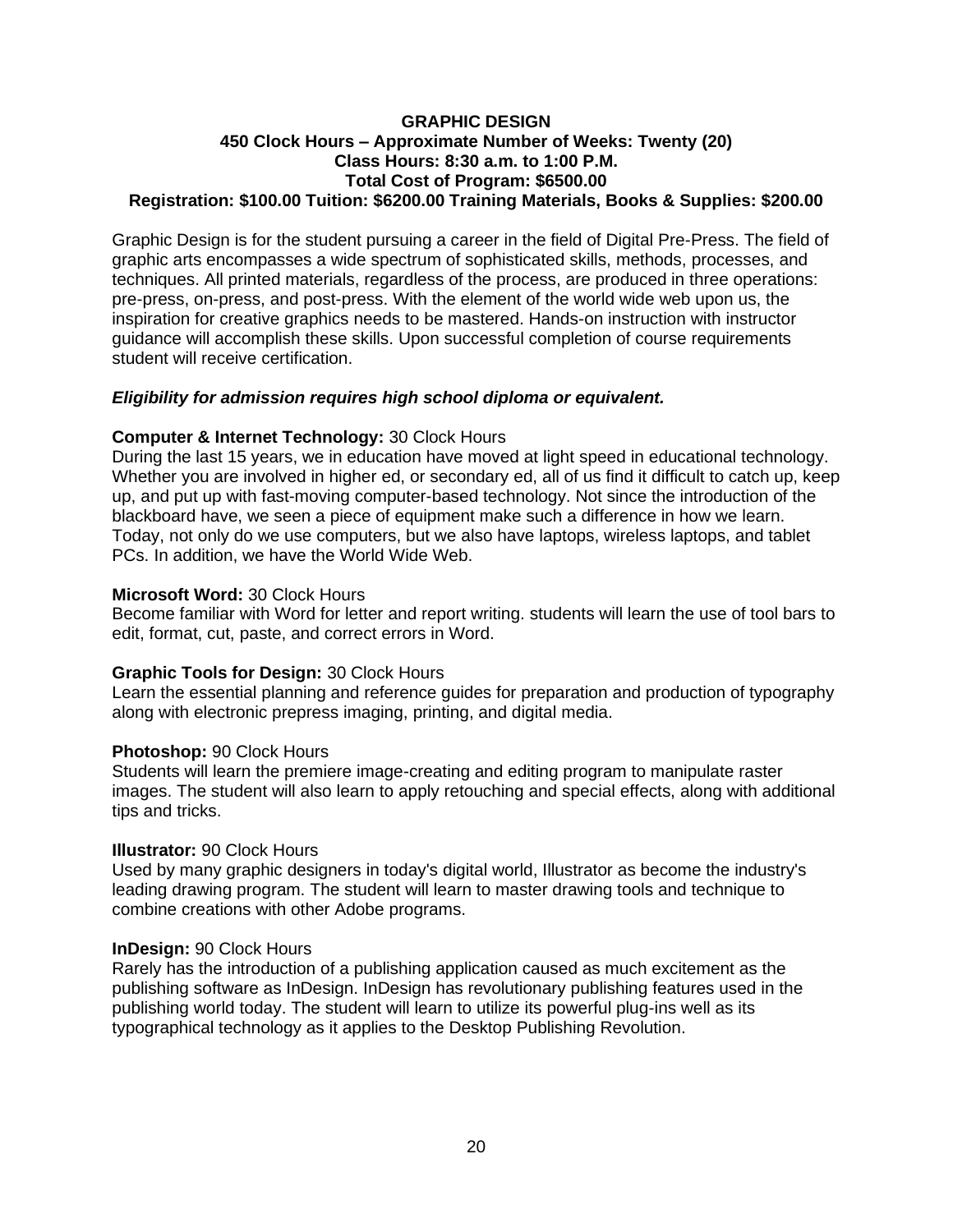#### **Animate**: 90 clock Hours

Animate is the new professional standard for producing high-impact Web experiences. Animate delivers an intuitive, approachable authoring environment to enable both designers and developers to easily create next-generation Web sites and applications.

#### **Possible Fields of Employment**

*SOC 27-1021, 27-1022, 27-1024, 27-1029*

Film and Video Production, Television Production, Corporate/Business Identity Packages, Advertising and Marketing, Animation, Architectural Presentations, Interior Design, Publishing (Magazine, Newspaper, Books, Brochures, Annual Reports, etc.), Education, Engineering, Scientific/Criminal Justice Image Analysis & Publication, Medical/Dental Photo Manipulation, Executive Management, Finance/Banking, Real Estate, Fine Art/Illustration, Graphic Design, Commercial Art, Manufacturing, Multimedia, Professional Photography, Print Shops, Sales, Technical Publications, Large Scale Imagery (Billboards, Signs, Bus Wraps, Structure Banners), E Commerce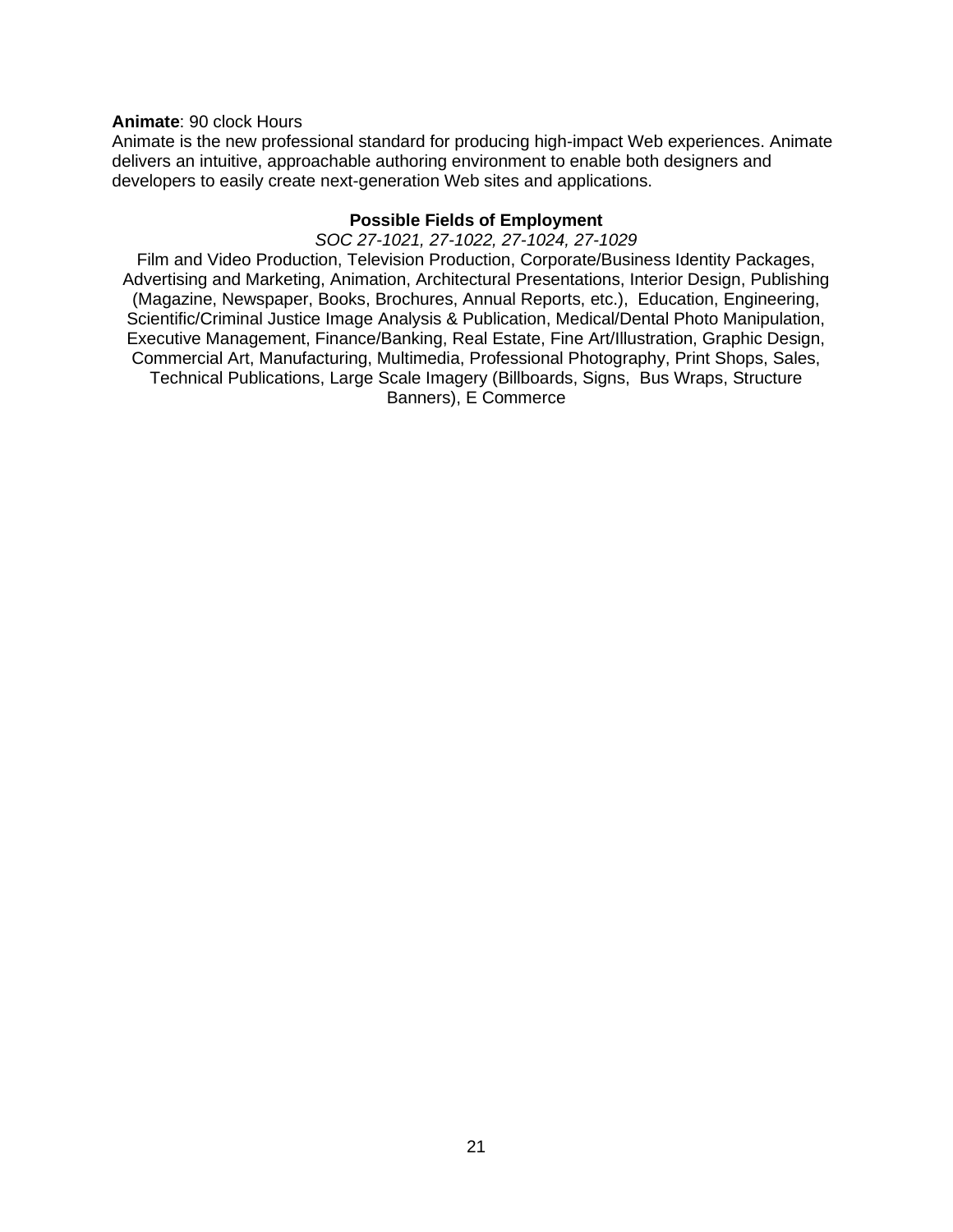#### **MEDICAL BILLING - LEVEL I 450 Clock Hours – Approximate Number of Weeks: Twenty (20) Class Hours: 8:30 a.m. to 1:00 P.M. Total Cost of Program: \$5300.00 Registration: \$100.00 Tuition: \$5000.00 Training Materials, Books & Supplies: \$200.00**

Health care in America has undergone tremendous change in the recent past, and more changes are promised for the future. These changes have resulted in an ever-increasing demand for qualified medical office staff. With the allied health services industry ranked as the third largest growth industry in America, the national shortage has increased the salary for this occupation, and salaries in general show a solid upward trend.

According to the Academy Salary Survey, U.S. Department of Labor projects a faster than average growth for the allied health field. The fastest employment growth is going to be in the physician's office, and hospitals. The increased demand for medical office staff is due to the increase in the number of medical tests, treatments, and procedures.

# **PROGRAM DESCRIPTION**

**Typing:** 15 Clock Hours

Regardless of the student's typing skills, this tying application will be used throughout the course to enhance their typing speed.

# **Microsoft Word:** 30 Clock Hours

The student will become familiar with the use of Microsoft Word for letter and report writing. Become familiar with tool bars to edit, format, cut, paste and correct errors in Word.

# **Anatomy and Terminology:** 90 Clock Hours

This is an overview of major systems of the human body. It will include not only identification, but also the location and the function of systems along with conditions and diseases. The foundation of this knowledge is necessary to understand the coding process.

# **Understanding the Claim Cycle:** 90 Clock Hours

This course teaches and explains each phase of the medical claim cycle, from the time the patient calls for an appointment until the financial transaction for the encounter is completed. Coverage includes types of insurance payers, basic coding, billing rules, and standard requirements for outpatient billing use of the CMS-1500 claim form. It also emphasizes legal aspects related to each level of the medical claim cycle and the importance of the medical office employee, showing their responsibility for successful reimbursement.

# **Computers in the Medical Office:** 90 Clock Hours

Learn the concepts and skills needed for a successful career in medical office billing and electronic health records. Medical coding is one of the ten fastest-growing allied health occupations. This employment growth is the result of the increased medical needs of an aging population, advances in technology, and the growing number of health practitioners. Computers in the Medical Office prepare students for administrative tasks in health care practices. Simulate situations using NDC Medisoft Advanced, widely used medical administrative software. While progressing through NDC Medisoft's menus and windows, learn to input patient information, schedule appointments, and enter transactions.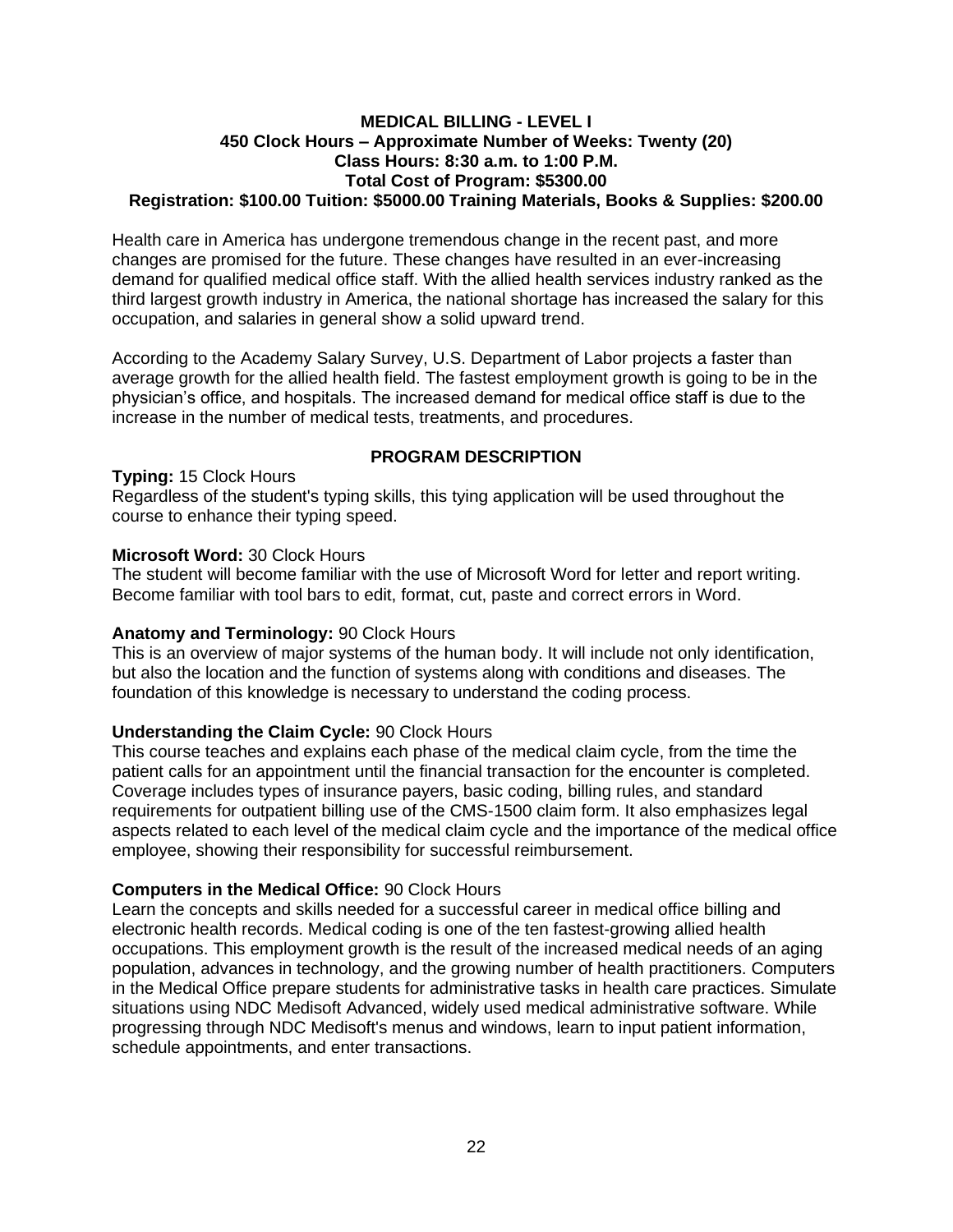# *SOC 11-9111, 29-2070, 29-2071, 29-2072, 31-9099* Medical Records Administrators, Medical & Health Service Managers, Medical Records and Health Information Technicians, Medical Records Specialist, Medical Records Technicians, Insurance Claims Clerks

# **MEDICAL BILLING - LEVEL II 315 Clock Hours – Approximate Number of Weeks: Fourteen (14) Class Hours: 8:30 a.m. to 1:00 P.M. Total Cost of Program: \$6500.00 Registration: \$100.00 Tuition: \$6200.00 Training Materials, Books & Supplies: \$200.00**

The number of people seeking health care services has increased as a result of an aging population, technologic advances, and better access to health care. At the same time, there is an increase in the use of outpatient services. This increase is due in part to the government introduction to tighter controls over inpatient services. The government continues to increase its involvement in and control over health care through reimbursement of services for Medicare patients. Other insurance companies are following the governments lead and adopting reimbursement systems that proved effective in reducing third-party payer costs.

Health care in America has undergone tremendous change in the recent past, and more changes are promised for the future. These changes have resulted in an ever-increasing demand for qualified medical coders. The government predicts a growth in the demand for medical coders of 49% during the year of 2000-2010 time periods, with all health services ranked as the third largest growth industry in America. The national shortage has increased the salary for the coding occupation, and salaries in general show a solid upward trend.

# **PROGRAM DESCRIPTION**

# **Computer & Internet Technology:** 30 Clock Hours

During the last 15 years, we in education have moved at light speed in educational technology. Whether you are involved in higher ed, or secondary ed, all of us find it difficult to catch up, keep up, and put up with fast-moving computer-based technology. Not since the introduction of the blackboard have, we seen a piece of equipment make such a difference in how we learn. Today, not only do we use computers, but we also have laptops, wireless laptops, and tablet PCs. In addition, we have the World Wide Web

# **Microsoft Word:** 30 Clock Hours

The student will become familiar with the use of Word for letter and report writing. They will learn to apply the use of the tool bars to edit, format, cut, paste and correct errors.

#### **Typing:** 30 Clock Hours

Regardless of the student's typing skills, the application will be practiced throughout the course to enhance their typing skills.

# **Anatomy and Terminology:** 90 Clock Hours

This is a basic overview of major systems of the human body. It will include not only identification, but also the location and the function of the systems covered, along with conditions and diseases that are common to those systems. The knowledge that you gain will jump-start your career in the medical workplace.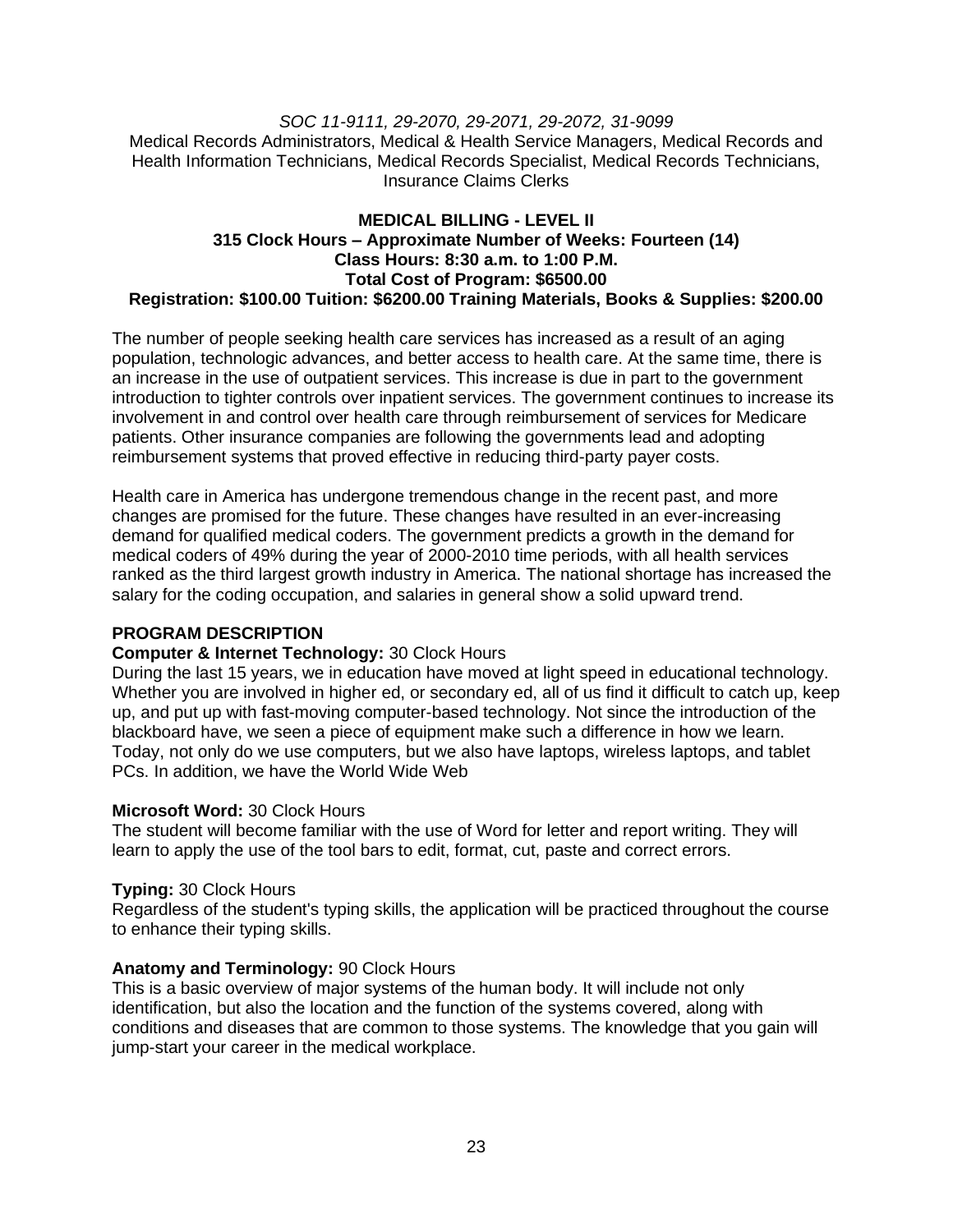# **Understanding the Claim Cycle:** 90 Clock Hours

This course teaches and explains each phase of the medical claim cycle, from the time the patient calls for an appointment until the financial transaction for the encounter is completed. Coverage includes types of insurance payers, basic coding, billing rules, and standard requirements for outpatient billing use of the CMS-1500 claim form. It also emphasizes legal aspects related to each level of the medical claim cycle and the importance of the medical office employee, showing their responsibility for successful reimbursement.

## **Computers in the Medical Office:** 90 Clock Hours

Learn the concepts and skills needed for a successful career in medical office billing and electronic health records. Medical coding is one of the ten fastest-growing allied health professions. This employment growth is the result of the increased medical needs of an aging population, advances in technology, and the growing number of health practitioners. Computers in the Medical Office prepare students for administrative tasks in health care practices. Simulate situations using NDC Medisoft Advanced, widely used medical administrative software. While progressing through NDC Medisoft's menus and windows, learn to input patient information, schedule appointments, and enter transactions. In addition, they produce various lists and reports, and learn to create insurance claims. These invaluable skills are important in effective electronic financial management of health care practices.

# **Case Studies for the Medical Office:** 90 Clock Hours

.

This section of the course is an introduction to a simulated medical group. You will learn the purpose, the people, and the structure of the practice. In addition, you will be introduced to topics of medical records and patient privacy. It is important to understand the proper use and disclosure of patient health information. Learn about your role and your specific responsibilities in a medical group, including activities such as scheduling, billing, and responding to patient inquiries.

#### **Possible Fields of Employment**

*SOC 11-9111, 29-2070, 29-2071, 29-2072, 31-9099* Medical Records Administrators, Medical & Health Service Managers, Medical Records and Health Information Technicians, Medical Records Specialist, Medical Records Technicians, Insurance Claims Clerks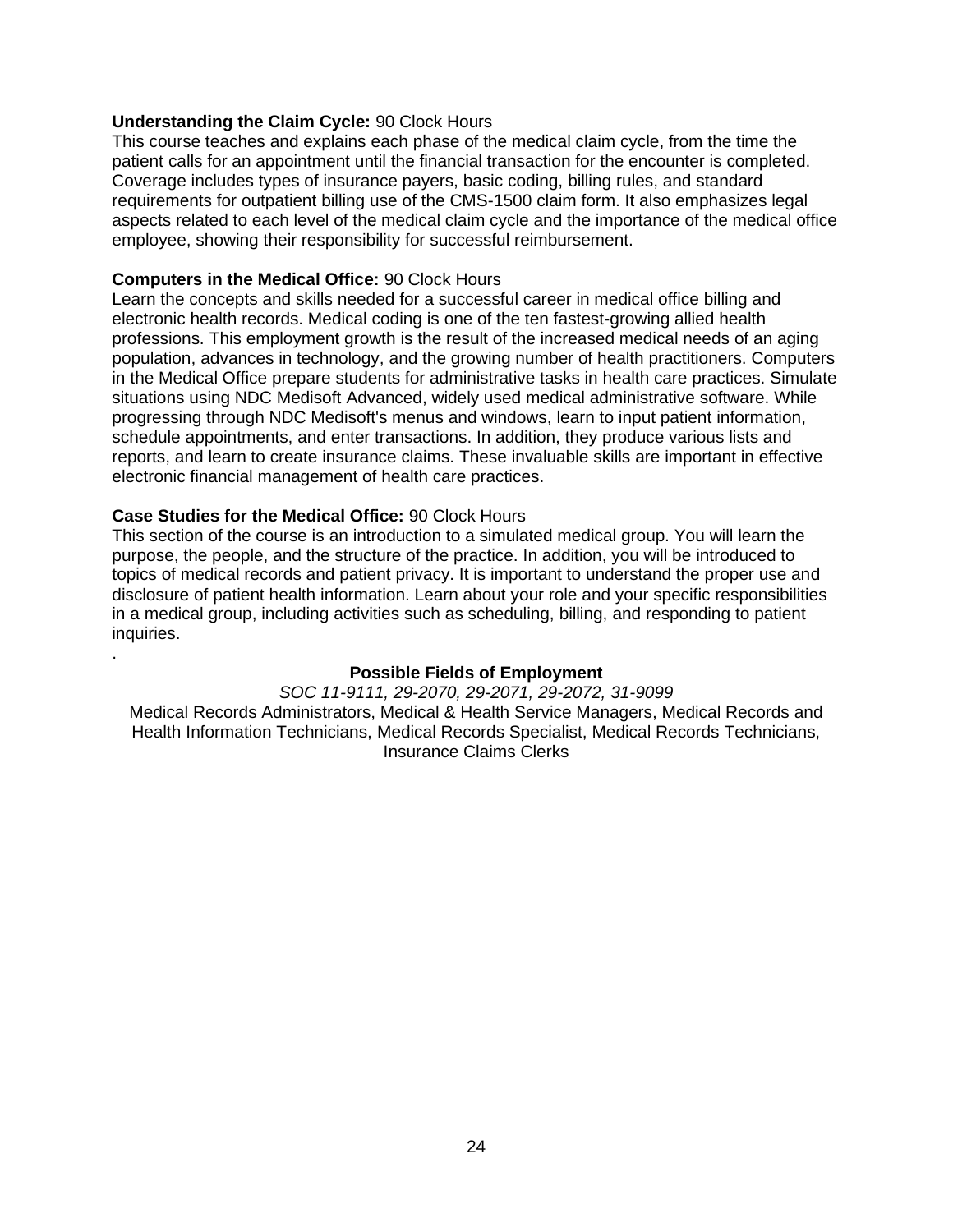#### **WEB DESIGN 450 Clock Hours – Approximate Number of Weeks: Twenty (20) Class Hours: 8:30 a.m. to 1:00 P.M. Total Cost of Program: \$6500.00 Registration: \$100.00 Tuition: \$6200.00 Training Materials, Books & Supplies: \$200.00**

Web Design is an indispensable source of practical advice and creative inspiration of web graphics tools and techniques. With the World Wide Web being the fastest-growing portion of the Internet, there's an ever- ever-growing thirst for knowledge of learning to create professional looking web sites. The student will combine graphic design skills and fuse them with web skills to produce media-rich content, creating stunning visual effects for web media.

# **Computer Basics:** 30 Clock Hours

During the last 15 years, we in education have moved at light speed in educational technology. Whether you are involved in higher ed, or secondary ed, all of us find it difficult to catch up, keep up, and put up with fast-moving computer-based technology. Not since the introduction of the blackboard have, we seen a piece of equipment make such a difference in how we learn. Today, not only do we use computers, but we also have laptops, wireless laptops, and tablet PCs. In addition, we have the World Wide Web.

#### **Microsoft Word:** 30 Clock Hours

Become familiar with Word for letter and report writing. students will learn the use of tool bars to edit, format, cut, paste, and correct errors in Word.

# **Graphic Tools for Design:** 30 Clock Hours

Learn the essential planning aids, reference guides and graphic tools for estimating, preparation and production of typography, electronic prepress imaging, printing, and digital media.

#### **Photoshop:** 90 Clock Hours

Students will learn the premiere image-creating and editing program to master raster images. The student will also learn to apply retouching and special effects, along with additional tips and tricks.

#### **Illustrator:** 90 Clock Hours

Used by many graphic designers in today's digital world, Illustrator as become the industry's leading drawing program. The student will master drawing tools and technique to combine creations with other Adobe programs.

#### **Flash:** 90 Clock Hours

Flash is the professional standard for producing high-impact Web experiences. Flash delivers an intuitive authoring environment to enable both designers and developers to easily create next-generation web sites and applications

#### **Adobe Dreamweaver:** 90 Clock Hours

Whether you are creating websites for a living or your own business, Dreamweaver offers you the tools you need for professional quality results. Dreamweaver is a flexible design and production tool that offers unparalleled precision, control and seamless Smart Object integration.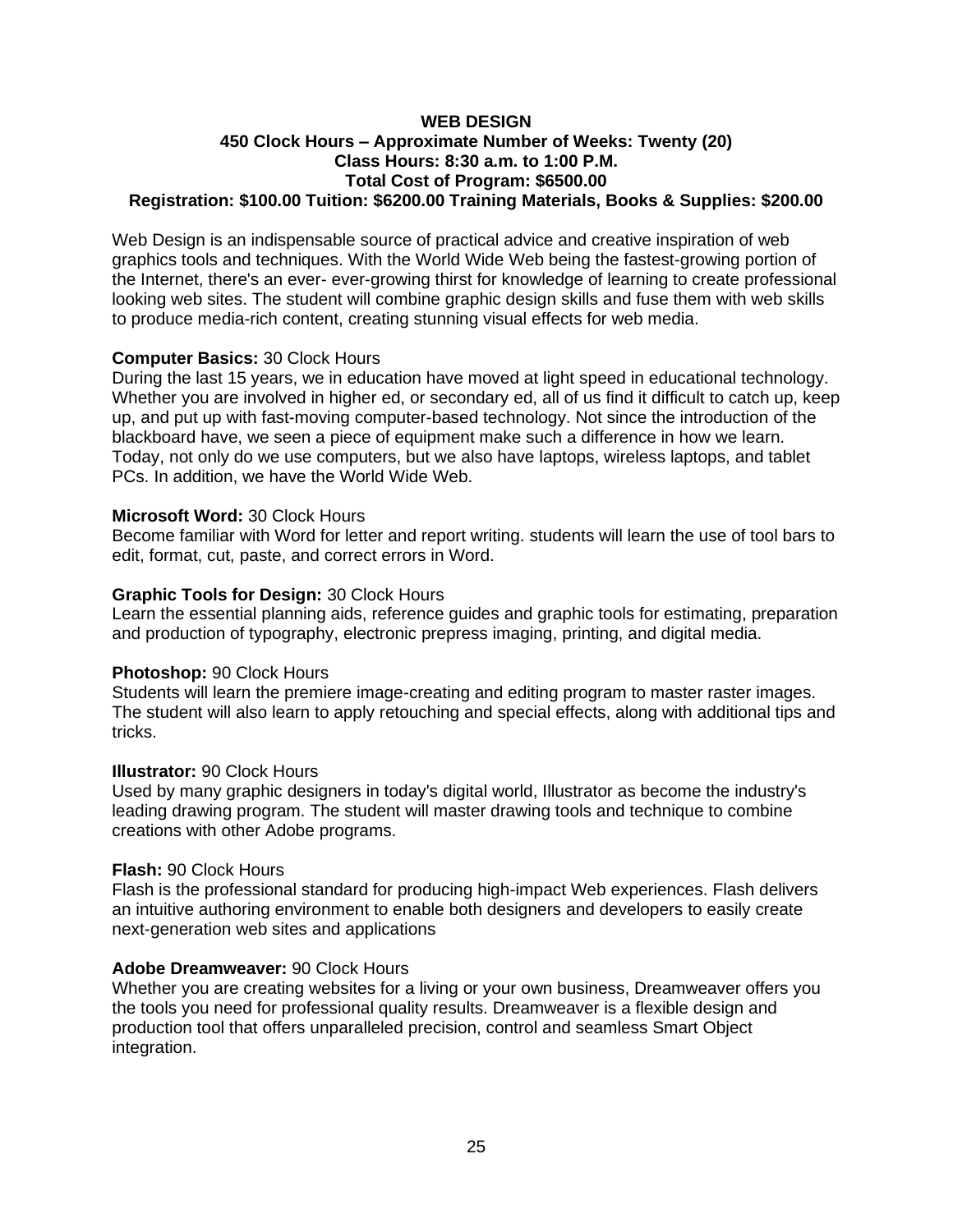#### Possible Fields of Employment *SOC Codes-15-1134, 27-1024, 27-1029* Film and Video Production, Television Production, Corporate/Business Identity Packages, Advertising and Marketing, Animation, Architectural Presentations, Interior Design, Education, Engineering, Scientific/Criminal Justice Image Analysis & Publication, Medical/Dental, Executive Management, Finance/Banking, Real Estate, Fine Art/Illustration, Graphic Design, Commercial Art, Manufacturing, Multimedia, Professional Photography, Sales, Technical Publications, Electronic Commerce

#### **ADMINISTRATION Rick R. Garcia, Director Certification Number: NHAK-5BHUGP2002-EROO-4Z5LK22001**

Rick R. Garcia, Director of Zoom Graphics. Graduate of Bakersfield Junior College with an Associate Arts Degree, studied Architecture, Graphic Design and Photography, continuing his education at Cal State Bakersfield.

Rick began his career in 1973 as a survey crew member with Kern County Public Works. In the following years he obtained professional work experience in the fields of architecture, civil, mechanical, electrical and graphic design. Working with local firms such as Tenneco West, Martin-McIntosh, DeWalt, Land Concepts and Simpson Van Curren, Rick was in the supervisory position of the preparation of construction plans for over thirty years.

In 1988 Rick created Zoom Graphics, providing computer aided design services to the San Joaquin Valley. In the following years Rick saw the need for a training facility, specializing in the field of computer aided design and acquired approval from the State of California Consumer Affairs to operate.

Rick's experience includes extensive knowledge working with computer aided drafting systems, specializing in AutoCAD, 3D Studio Max and SolidWorks.

Rick's responsibilities include the design and plan preparation of residential, commercial, and industrial subdivisions, mobile-home parks, commercial and residential structures as related to land planning and facilitation of permit approvals, through negotiations with representatives of public agencies. Not to mention hands on experience with Electronic Health Record systems as related to the allied healthcare.

Rick's achievements include Businessman of the Year and Small Business of Year awarded by the Small Business Development Center**.**

#### **Rick R. Garcia Director of Animation, Graphic and Web Instruction Certification Number: EROO-4Z5LK22001**

Director of the Zoom Graphics art department, Rick has merged his graphic, web, and animation skills to create a competitive training program since 1995 with 27 years of experience with each program. His accomplishments also include a variety of published web and graphic projects.